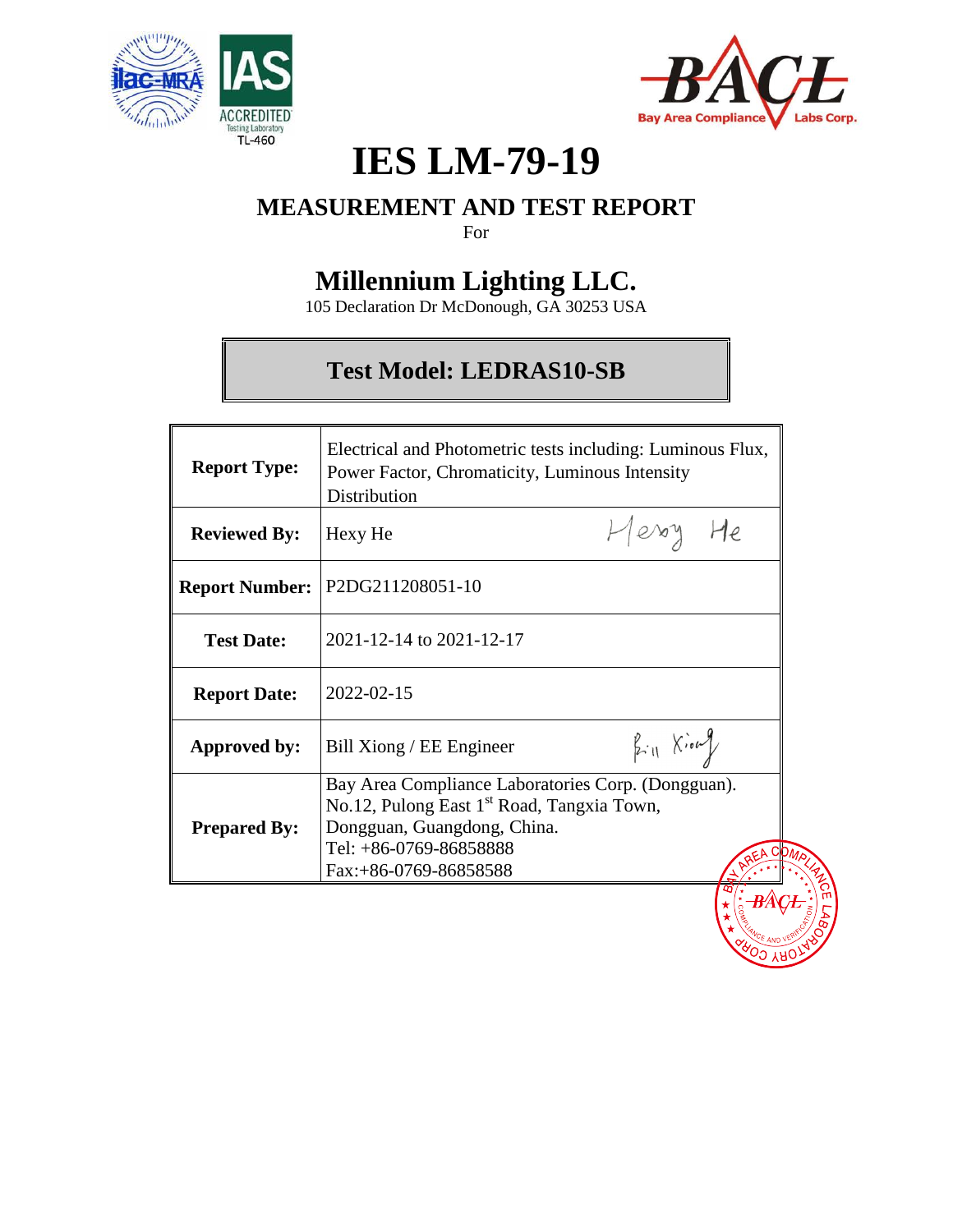

### 1. Product Description

#### **General Information:**

One test sample was in good condition and received on 2021-12-08, and used for testing.

| Model Tested:               | LEDRAS10-SB                    |
|-----------------------------|--------------------------------|
| Manufacturer:               | Millennium Lighting LLC.       |
| Brand Name:                 | Millennium                     |
| <b>Product Designation:</b> | 10"LED angle shade fixture SY1 |
| Burning Time Before Test:   | 0hour(For New Products)        |

#### **#Rated Values:**

| Rated Voltage/Frequency: | 120 V AC 60Hz                |
|--------------------------|------------------------------|
| Rated Power:             | 11W                          |
| Nominal CCT:             | 3000K                        |
| Nominal Lumen Output:    | 800lm (for LED Light Engine) |
|                          |                              |

#### 2. Standards Used

- ANSI/IES LM-79-19: Approved method :Optical and Electrical Measurements of Solid-State Lighting Products
- ANSI C82.77-10-2014: Harmonic Emission Limits Related Power Quality Requirements for Lighting
- IES TM-30-18: IES Method for Evaluating Light Source Color Rendition (This method is not in IAS accreditation scope)

| <b>Device</b>                    | <b>Manufacture</b> | <b>Model No</b>  | <b>Serial No</b>   | <b>Calibration date</b> | <b>Calibration due</b><br>date |
|----------------------------------|--------------------|------------------|--------------------|-------------------------|--------------------------------|
| 2.0m integrating<br>sphere       | <b>EVERFINE</b>    | <b>R98</b>       | 11010018           | 2021-09-27              | 2022-09-26                     |
| spectroradiometer                | <b>FVERFINE</b>    | <b>HAAS-2000</b> | IG112048TS81331121 | 2021-09-27              | 2022-09-26                     |
| <b>Digital Power</b><br>Meter    | <b>FVERFINE</b>    | PF2010A          | 1011004            | 2021-09-27              | 2022-09-26                     |
| Digital CC&CV DC<br>Power Supply | <b>FVERFINE</b>    | WY305-V1         | 1101047            | 2021-06-30              | 2022-06-29                     |
| Standard Light<br>Source         | <b>EVERFINE</b>    | D <sub>204</sub> | N/A                | 2021-10-15              | 2022-10-14                     |
|                                  |                    |                  |                    |                         |                                |

#### 3. Description of Test Equipment

| 2.0m integrating<br>sphere                              | <b>EVERFINE</b> | <b>R98</b>         | 11010018          | 2021-09-27 | 2022-09-26 |
|---------------------------------------------------------|-----------------|--------------------|-------------------|------------|------------|
| spectroradiometer                                       | <b>EVERFINE</b> | HAAS-2000          | G112048TS81331121 | 2021-09-27 | 2022-09-26 |
| <b>Digital Power</b><br>Meter                           | <b>EVERFINE</b> | PF2010A            | 1011004           | 2021-09-27 | 2022-09-26 |
| Digital CC&CV DC<br>Power Supply                        | <b>EVERFINE</b> | WY305-V1           | 1101047           | 2021-06-30 | 2022-06-29 |
| Standard Light<br>Source                                | <b>EVERFINE</b> | D <sub>204</sub>   | N/A               | 2021-10-15 | 2022-10-14 |
| Special zero-<br>voltage<br>synchronous<br>switching AC | <b>EVERFINE</b> | <b>DPS1010-YF</b>  | 1011001T          | 2021-01-04 | 2022-01-03 |
| <b>AC POWER</b><br><b>SUPPLY</b>                        | <b>EVERFINE</b> | <b>VPS1030 PWM</b> | 1012017           | 2021-01-04 | 2022-01-03 |
| Digital CC&CV DC<br>Power Supply                        | <b>EVERFINE</b> | WY12010            | 1009009           | 2021-01-04 | 2022-01-03 |
| Digital power<br>meter                                  | YOKOGAWA        | WT-210             | 91j926132         | 2021-01-04 | 2022-01-03 |
| full-field speed<br>goniophotometer                     | <b>EVERFINE</b> | GO-R5000           | YG108492N10120001 | 2021-03-12 | 2022-03-11 |
| wireless remote<br>thermohygrometer                     | N/A             | 433MHz             | N/A               | 2021-04-27 | 2022-04-26 |
| Standard Light<br>Source                                | <b>EVERFINE</b> | D908               | 1012003           | 2021-10-15 | 2022-10-14 |

Report No. P2DG211208051-10 Page 2 of 20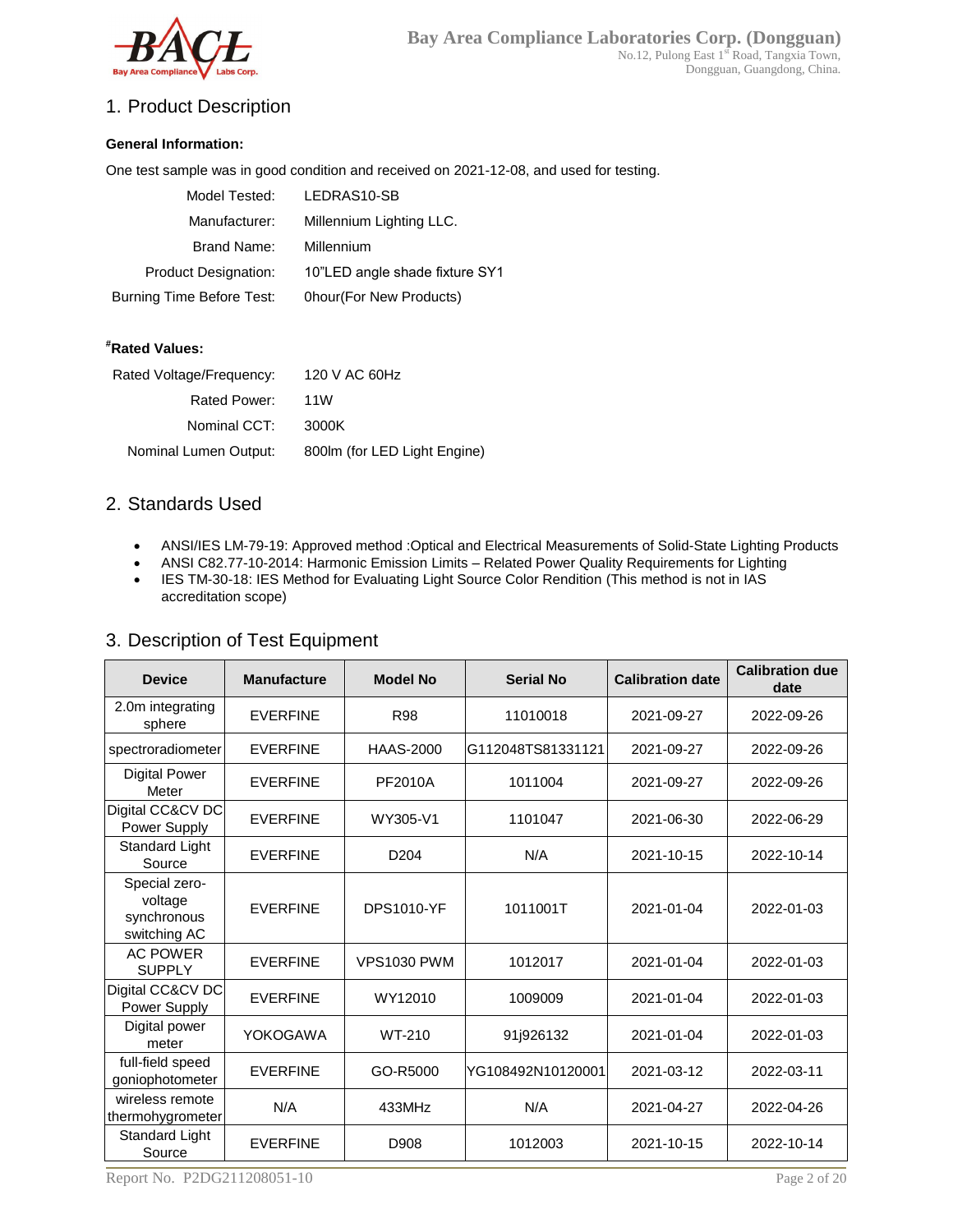

Statement of Traceability: Bay Area Compliance Laboratories Corp. (Dongguan) attested that all calibration has been performed using suitable standards traceable to National Primary Standards and International System of Units (SI).

#### 4. Test Method

Product was tested with no seasoning. All stabilization and measurements were made in compliance with ANSI/IES LM-79-19. The product was operated at rated voltage or at voltage required by manufacturer. The ambient temperature of the sample was maintained at 25°C±1.2°C during measurement. And relative humidity is maintained between 10% and 65%.The air flow around the SSL product is less than 0.2m/s.

#### **Integrating Sphere System**

The system includes AC power source, digital power meter, DC power supply, Spectroradiometer, and integrating sphere. The integrating sphere system is calibrated by standard spectrum light source before measurement.

4π geometry was used during measurement. The product was operated in its intended orientation in application and was recorded in this report.

The uncertainty of the light output (luminous flux) measurements is  $U=2.1\%$  (K=2), at the 95% confidence level. The uncertainty of the correlated color temperature measurements is U=22K (K=2), at the 95% confidence level. The uncertainty of the CRI is U=2.1(K=2), at the 95% confidence level.

The uncertainty of power meter AC current U=0.19 % of rdg, AC Voltage U=0.18% of rdg, Power U=0.46%) (K=2), at the 95% confidence level.

#### **Goniophotometer System**

The goniophotometer system is calibrated by standard light source before measurement.

Type C goniophotometer was used for measuring total luminous flux, luminous intensity distribution, and color spatial uniformity. The product was operated in its intended orientation in application and was recorded in this report. For luminous intensity distribution, The vertical angle (*γ*) test intervals were set no more than 2.5 degree ,The horizontal angle (C plane) test intervals were set no more than 22.5 degree. For color spatial uniformity, The vertical angle (*γ*) test intervals were set no more than 90 degree ,The horizontal angle (C plane) test intervals were set no more than 10 degree

The uncertainty of the luminous intensity is U=2.00% (K=2), at the 95% confidence level.

#### **Fidelity Index and Gamut Index Calculation**

The  $R_i$ ,  $R_q$  was calculated according to IES TM-30-18 by using calculation tools. The calculation was based on the measured SPD from 380nm to 780nm with 1nm intervals. All the colors in this report is for reference only.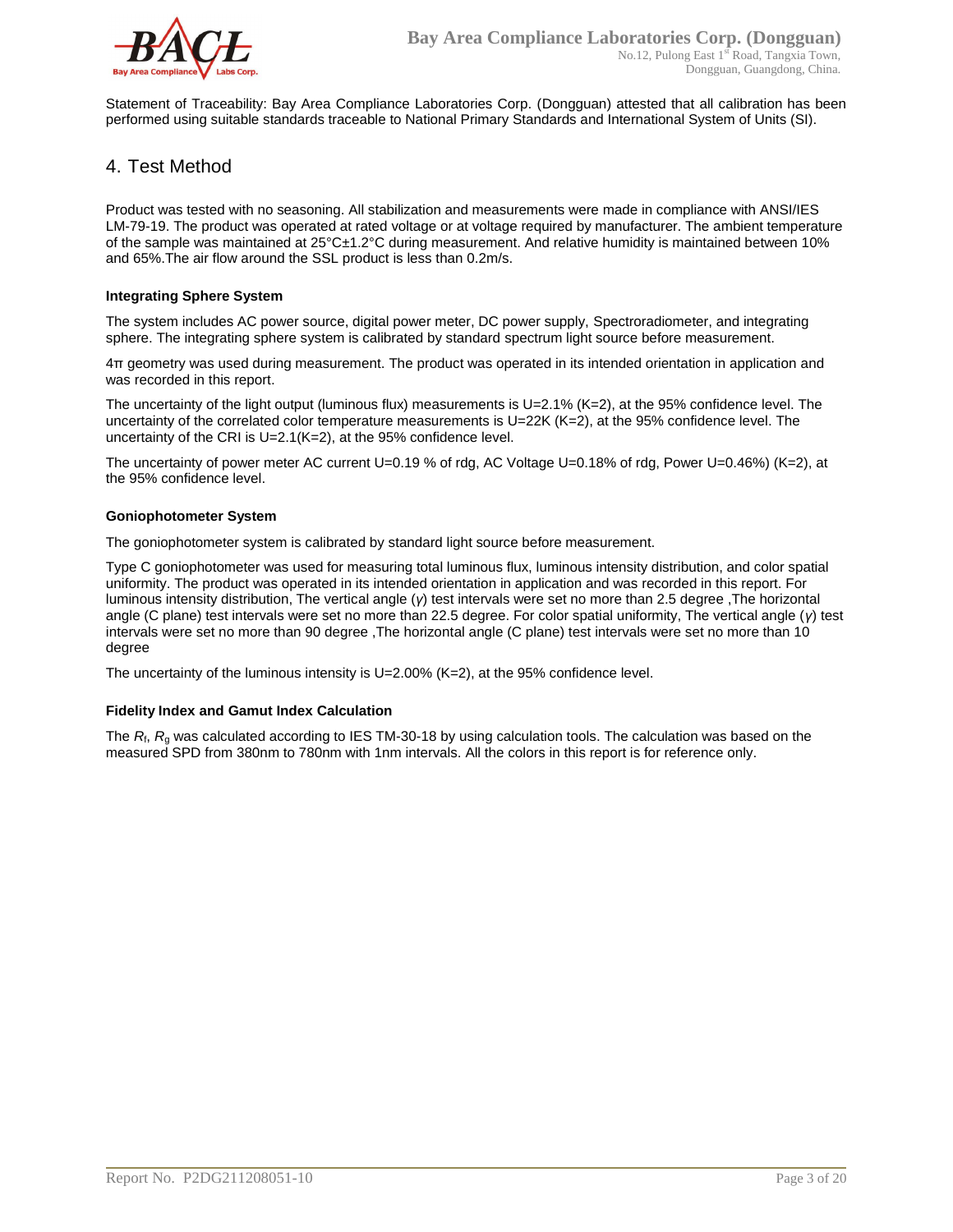

### 5. Test Result

## **[Integrating Sphere System]**

Total operating time for integrating sphere test: **1.0 hour**

Test orientation: **Downward**

#### Photometric and Electrical Measurement Result

| Voltage (V) | Frequency (Hz) | Current (A) | Power (W) | Power Factor | Luminous<br>Flux(lm) | Efficacy (Im/W) |
|-------------|----------------|-------------|-----------|--------------|----------------------|-----------------|
| 120.0       | 60             | 0.1121      | 12.24     | 0.9091       | 646.82               | 52.86           |

| Radiant Flux (W) | CCT(K) | Duv        |        |        |        |        |
|------------------|--------|------------|--------|--------|--------|--------|
| 2.2663           | 2980   | $-0.00427$ | 0.4322 | 0.3919 | 0.2528 | 0.5158 |





### Color Rendering Index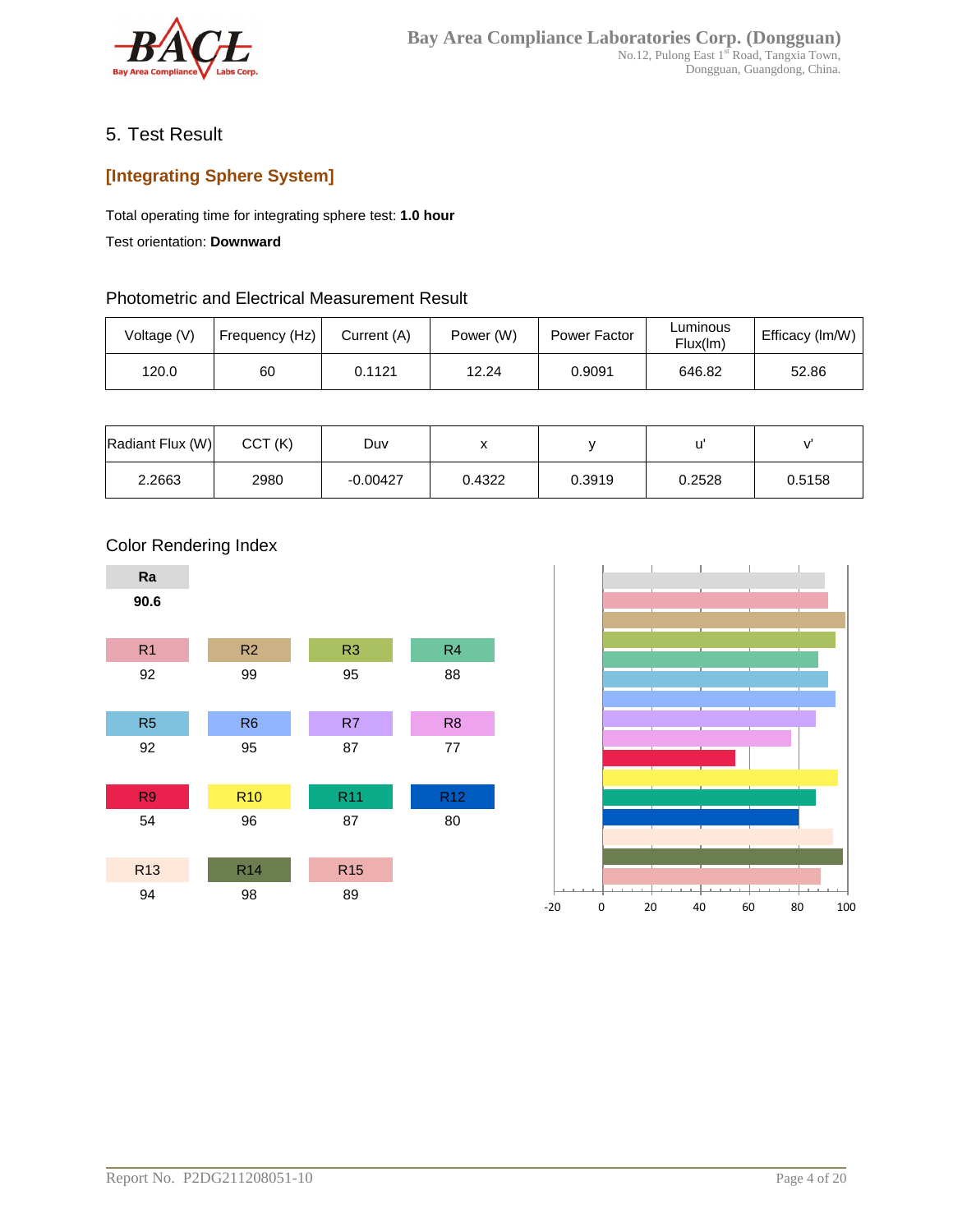

**6**

**11**

**7**

 $R_f$ 

**8**

**9**

40%

No.12, Pulong East 1st Road, Tangxia Town, Dongguan, Guangdong, China.



**5 4**

**88 97**

**10 15**

**12 13**



**1 2 3 4 5 6 7 8 9 10 11 12 13 14 15 16 Hue-Angle Bin (***j***)**



**1**

*R*g

**16**

**2**

**3**

**14**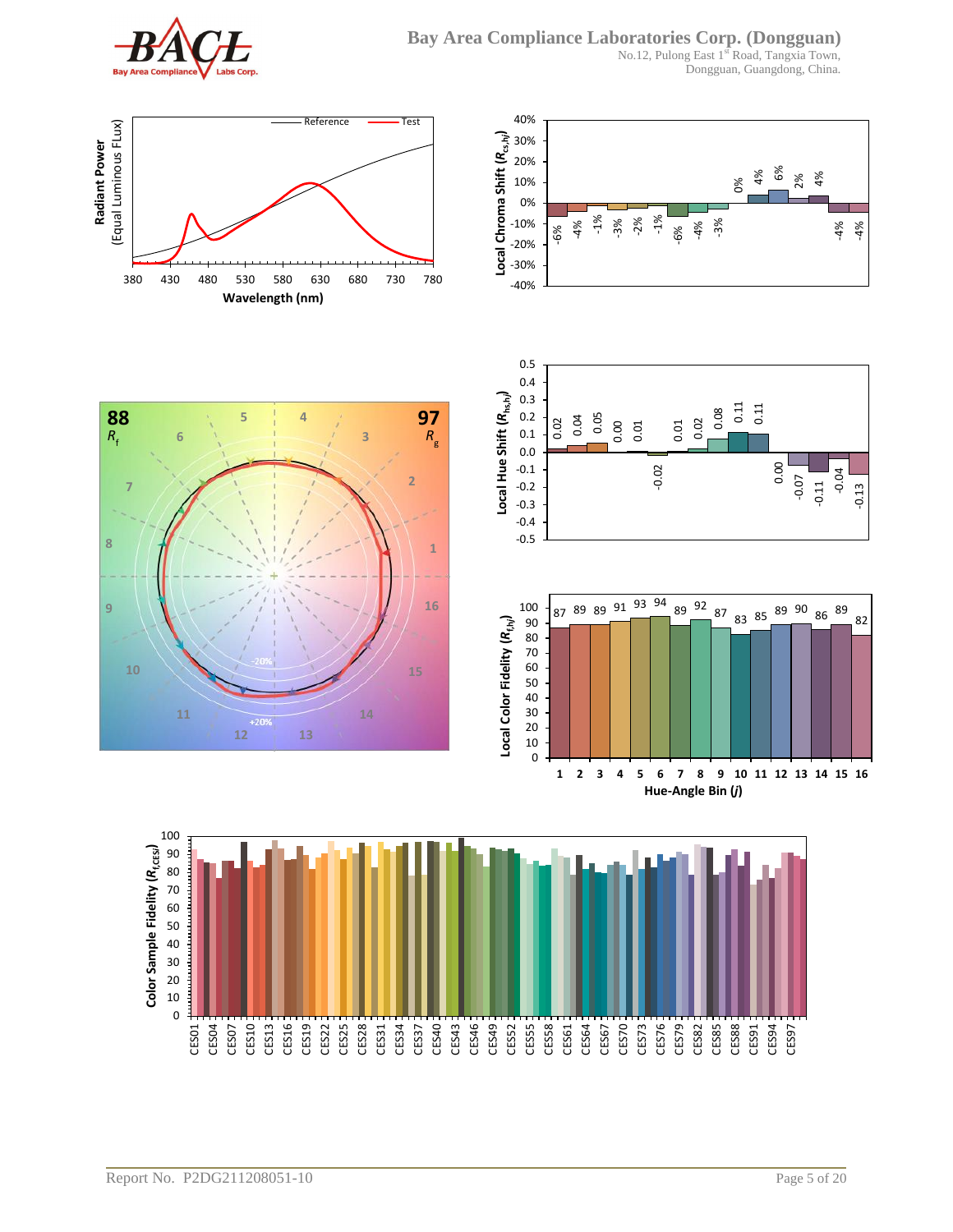

Dongguan, Guangdong, China.



| nm  | mW        | nm  | mW            | nm  | mW        | nm  | mW          | nm  | mW            |
|-----|-----------|-----|---------------|-----|-----------|-----|-------------|-----|---------------|
| 380 | 2.023E-01 | 421 | 2.565E-01     | 462 | 7.500E+00 | 503 | 4.553E+00   | 544 | 7.659E+00     |
| 381 | 1.944E-01 | 422 | 2.711E-01     | 463 | 7.236E+00 | 504 | 4.620E+00   | 545 | 7.732E+00     |
| 382 | 1.767E-01 | 423 | 3.149E-01     | 464 | 6.955E+00 | 505 | 4.698E+00   | 546 | 7.817E+00     |
| 383 | 1.010E-01 | 424 | 3.545E-01     | 465 | 6.688E+00 | 506 | 4.790E+00   | 547 | 7.899E+00     |
| 384 | 8.935E-02 | 425 | 3.896E-01     | 466 | 6.469E+00 | 507 | 4.883E+00   | 548 | 7.968E+00     |
| 385 | 9.036E-02 | 426 | 4.364E-01     | 467 | 6.246E+00 | 508 | 4.966E+00   | 549 | 8.037E+00     |
| 386 | 1.185E-01 | 427 | 4.961E-01     | 468 | 6.078E+00 | 509 | $5.055E+00$ | 550 | 8.128E+00     |
| 387 | 7.982E-02 | 428 | 5.455E-01     | 469 | 5.915E+00 | 510 | 5.116E+00   | 551 | 8.192E+00     |
| 388 | 5.249E-02 | 429 | 6.107E-01     | 470 | 5.766E+00 | 511 | 5.214E+00   | 552 | 8.255E+00     |
| 389 | 1.069E-01 | 430 | 6.762E-01     | 471 | 5.635E+00 | 512 | 5.280E+00   | 553 | 8.349E+00     |
| 390 | 6.703E-02 | 431 | 7.422E-01     | 472 | 5.495E+00 | 513 | 5.360E+00   | 554 | 8.439E+00     |
| 391 | 8.438E-02 | 432 | 8.365E-01     | 473 | 5.361E+00 | 514 | 5.436E+00   | 555 | 8.499E+00     |
| 392 | 5.882E-02 | 433 | 9.183E-01     | 474 | 5.212E+00 | 515 | 5.519E+00   | 556 | 8.582E+00     |
| 393 | 5.721E-02 | 434 | $1.014E + 00$ | 475 | 5.054E+00 | 516 | 5.601E+00   | 557 | 8.669E+00     |
| 394 | 5.427E-02 | 435 | 1.149E+00     | 476 | 4.906E+00 | 517 | 5.673E+00   | 558 | 8.762E+00     |
| 395 | 5.533E-02 | 436 | 1.270E+00     | 477 | 4.722E+00 | 518 | 5.760E+00   | 559 | 8.827E+00     |
| 396 | 4.573E-02 | 437 | 1.397E+00     | 478 | 4.576E+00 | 519 | 5.820E+00   | 560 | 8.922E+00     |
| 397 | 6.066E-02 | 438 | 1.544E+00     | 479 | 4.430E+00 | 520 | 5.903E+00   | 561 | 8.995E+00     |
| 398 | 4.951E-02 | 439 | 1.718E+00     | 480 | 4.306E+00 | 521 | 5.978E+00   | 562 | 9.072E+00     |
| 399 | 5.517E-02 | 440 | 1.913E+00     | 481 | 4.188E+00 | 522 | 6.064E+00   | 563 | 9.171E+00     |
| 400 | 4.569E-02 | 441 | 2.098E+00     | 482 | 4.104E+00 | 523 | 6.122E+00   | 564 | $9.252E + 00$ |
| 401 | 6.387E-02 | 442 | 2.306E+00     | 483 | 4.021E+00 | 524 | 6.211E+00   | 565 | 9.353E+00     |
| 402 | 5.023E-02 | 443 | 2.554E+00     | 484 | 3.973E+00 | 525 | 6.291E+00   | 566 | 9.433E+00     |
| 403 | 5.131E-02 | 444 | 2.817E+00     | 485 | 3.914E+00 | 526 | 6.352E+00   | 567 | 9.516E+00     |
| 404 | 5.316E-02 | 445 | 3.125E+00     | 486 | 3.891E+00 | 527 | 6.417E+00   | 568 | $9.601E + 00$ |
| 405 | 6.181E-02 | 446 | 3.465E+00     | 487 | 3.882E+00 | 528 | $6.511E+00$ | 569 | 9.694E+00     |
| 406 | 7.073E-02 | 447 | 3.813E+00     | 488 | 3.874E+00 | 529 | 6.588E+00   | 570 | 9.781E+00     |
| 407 | 6.298E-02 | 448 | 4.214E+00     | 489 | 3.881E+00 | 530 | 6.637E+00   | 571 | $9.881E+00$   |
| 408 | 7.515E-02 | 449 | 4.646E+00     | 490 | 3.890E+00 | 531 | 6.720E+00   | 572 | 9.983E+00     |
| 409 | 8.185E-02 | 450 | 5.119E+00     | 491 | 3.923E+00 | 532 | 6.801E+00   | 573 | 1.005E+01     |
| 410 | 7.792E-02 | 451 | 5.601E+00     | 492 | 3.940E+00 | 533 | 6.862E+00   | 574 | 1.016E+01     |
| 411 | 9.772E-02 | 452 | 6.109E+00     | 493 | 3.974E+00 | 534 | 6.959E+00   | 575 | 1.024E+01     |
| 412 | 9.965E-02 | 453 | 6.574E+00     | 494 | 4.004E+00 | 535 | 7.018E+00   | 576 | 1.033E+01     |
| 413 | 1.131E-01 | 454 | 7.033E+00     | 495 | 4.044E+00 | 536 | 7.071E+00   | 577 | 1.042E+01     |
| 414 | 1.235E-01 | 455 | 7.410E+00     | 496 | 4.082E+00 | 537 | 7.154E+00   | 578 | 1.051E+01     |
| 415 | 1.346E-01 | 456 | 7.735E+00     | 497 | 4.149E+00 | 538 | 7.224E+00   | 579 | 1.063E+01     |
| 416 | 1.470E-01 | 457 | 7.951E+00     | 498 | 4.216E+00 | 539 | 7.296E+00   | 580 | 1.071E+01     |
| 417 | 1.662E-01 | 458 | 8.008E+00     | 499 | 4.258E+00 | 540 | 7.378E+00   | 581 | 1.080E+01     |
| 418 | 1.863E-01 | 459 | 8.020E+00     | 500 | 4.330E+00 | 541 | 7.449E+00   | 582 | 1.091E+01     |
| 419 | 2.065E-01 | 460 | 7.883E+00     | 501 | 4.404E+00 | 542 | 7.513E+00   | 583 | 1.101E+01     |
| 420 | 2.316E-01 | 461 | 7.713E+00     | 502 | 4.466E+00 | 543 | 7.568E+00   | 584 | 1.107E+01     |

Report No. P2DG211208051-10 Page 6 of 20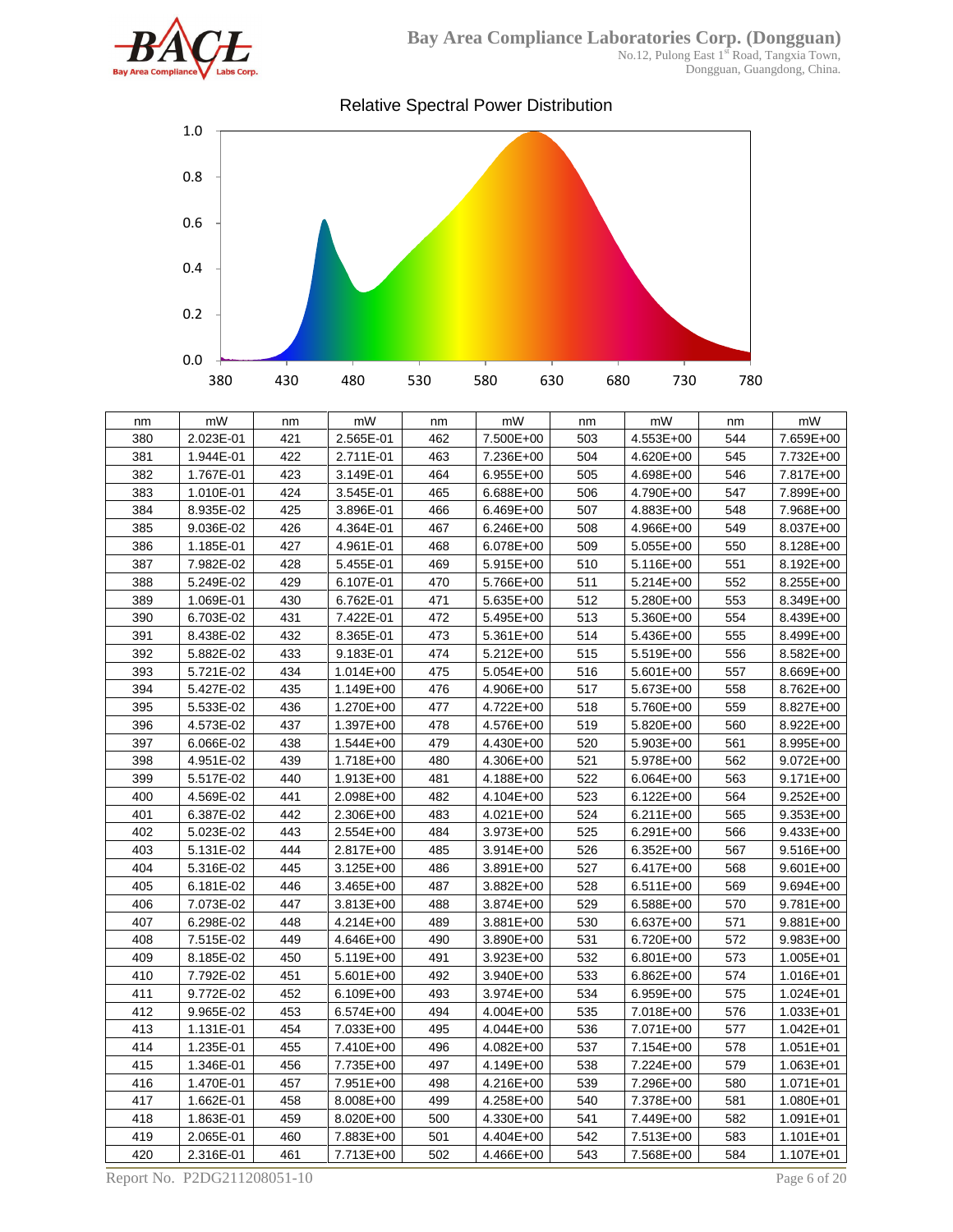

#### **Bay Area Compliance Laboratories Corp. (Dongguan)**

No.12, Pulong East 1<sup>st</sup> Road, Tangxia Town, Dongguan, Guangdong, China.

| nm  | mW            | nm  | mW            | nm  | mW        | nm  | mW        | nm  | mW        |
|-----|---------------|-----|---------------|-----|-----------|-----|-----------|-----|-----------|
| 585 | 1.117E+01     | 626 | 1.276E+01     | 667 | 8.248E+00 | 708 | 3.414E+00 | 749 | 1.136E+00 |
| 586 | 1.127E+01     | 627 | 1.270E+01     | 668 | 8.129E+00 | 709 | 3.344E+00 | 750 | 1.098E+00 |
| 587 | 1.136E+01     | 628 | $1.264E + 01$ | 669 | 7.986E+00 | 710 | 3.248E+00 | 751 | 1.071E+00 |
| 588 | 1.147E+01     | 629 | $1.258E + 01$ | 670 | 7.833E+00 | 711 | 3.172E+00 | 752 | 1.044E+00 |
| 589 | 1.154E+01     | 630 | $1.252E + 01$ | 671 | 7.711E+00 | 712 | 3.084E+00 | 753 | 1.015E+00 |
| 590 | 1.165E+01     | 631 | 1.243E+01     | 672 | 7.575E+00 | 713 | 3.027E+00 | 754 | 9.817E-01 |
| 591 | 1.173E+01     | 632 | 1.238E+01     | 673 | 7.425E+00 | 714 | 2.943E+00 | 755 | 9.556E-01 |
| 592 | $1.181E + 01$ | 633 | $1.233E + 01$ | 674 | 7.301E+00 | 715 | 2.859E+00 | 756 | 9.316E-01 |
| 593 | 1.189E+01     | 634 | 1.226E+01     | 675 | 7.168E+00 | 716 | 2.789E+00 | 757 | 9.057E-01 |
| 594 | 1.196E+01     | 635 | 1.215E+01     | 676 | 7.030E+00 | 717 | 2.713E+00 | 758 | 8.819E-01 |
| 595 | 1.205E+01     | 636 | 1.209E+01     | 677 | 6.877E+00 | 718 | 2.649E+00 | 759 | 8.608E-01 |
| 596 | 1.212E+01     | 637 | 1.200E+01     | 678 | 6.757E+00 | 719 | 2.582E+00 | 760 | 8.426E-01 |
| 597 | 1.220E+01     | 638 | 1.191E+01     | 679 | 6.625E+00 | 720 | 2.515E+00 | 761 | 8.156E-01 |
| 598 | 1.227E+01     | 639 | $1.182E + 01$ | 680 | 6.495E+00 | 721 | 2.442E+00 | 762 | 7.919E-01 |
| 599 | 1.233E+01     | 640 | 1.173E+01     | 681 | 6.362E+00 | 722 | 2.389E+00 | 763 | 7.754E-01 |
| 600 | 1.240E+01     | 641 | 1.161E+01     | 682 | 6.232E+00 | 723 | 2.329E+00 | 764 | 7.439E-01 |
| 601 | $1.244E + 01$ | 642 | $1.151E + 01$ | 683 | 6.109E+00 | 724 | 2.265E+00 | 765 | 7.272E-01 |
| 602 | $1.251E + 01$ | 643 | $1.141E + 01$ | 684 | 5.978E+00 | 725 | 2.200E+00 | 766 | 7.107E-01 |
| 603 | 1.258E+01     | 644 | 1.131E+01     | 685 | 5.847E+00 | 726 | 2.148E+00 | 767 | 6.851E-01 |
| 604 | 1.264E+01     | 645 | 1.118E+01     | 686 | 5.732E+00 | 727 | 2.083E+00 | 768 | 6.698E-01 |
| 605 | 1.268E+01     | 646 | 1.107E+01     | 687 | 5.604E+00 | 728 | 2.026E+00 | 769 | 6.464E-01 |
| 606 | 1.272E+01     | 647 | $1.093E + 01$ | 688 | 5.492E+00 | 729 | 1.969E+00 | 770 | 6.363E-01 |
| 607 | 1.279E+01     | 648 | 1.085E+01     | 689 | 5.369E+00 | 730 | 1.918E+00 | 771 | 6.184E-01 |
| 608 | 1.282E+01     | 649 | 1.072E+01     | 690 | 5.254E+00 | 731 | 1.870E+00 | 772 | 5.980E-01 |
| 609 | 1.286E+01     | 650 | 1.059E+01     | 691 | 5.144E+00 | 732 | 1.813E+00 | 773 | 5.849E-01 |
| 610 | 1.287E+01     | 651 | $1.047E + 01$ | 692 | 5.021E+00 | 733 | 1.767E+00 | 774 | 5.655E-01 |
| 611 | 1.288E+01     | 652 | $1.032E + 01$ | 693 | 4.899E+00 | 734 | 1.718E+00 | 775 | 5.545E-01 |
| 612 | 1.294E+01     | 653 | $1.021E + 01$ | 694 | 4.797E+00 | 735 | 1.668E+00 | 776 | 5.395E-01 |
| 613 | 1.294E+01     | 654 | 1.008E+01     | 695 | 4.683E+00 | 736 | 1.626E+00 | 777 | 5.238E-01 |
| 614 | 1.296E+01     | 655 | 9.935E+00     | 696 | 4.592E+00 | 737 | 1.575E+00 | 778 | 5.085E-01 |
| 615 | 1.296E+01     | 656 | $9.804E + 00$ | 697 | 4.475E+00 | 738 | 1.535E+00 | 779 | 4.971E-01 |
| 616 | 1.297E+01     | 657 | 9.678E+00     | 698 | 4.362E+00 | 739 | 1.484E+00 | 780 | 4.980E-01 |
| 617 | 1.297E+01     | 658 | 9.527E+00     | 699 | 4.262E+00 | 740 | 1.445E+00 |     |           |
| 618 | 1.298E+01     | 659 | 9.377E+00     | 700 | 4.155E+00 | 741 | 1.403E+00 |     |           |
| 619 | 1.296E+01     | 660 | $9.248E + 00$ | 701 | 4.056E+00 | 742 | 1.370E+00 |     |           |
| 620 | 1.295E+01     | 661 | 9.117E+00     | 702 | 3.958E+00 | 743 | 1.329E+00 |     |           |
| 621 | $1.291E + 01$ | 662 | 8.980E+00     | 703 | 3.871E+00 | 744 | 1.295E+00 |     |           |
| 622 | 1.290E+01     | 663 | 8.807E+00     | 704 | 3.772E+00 | 745 | 1.255E+00 |     |           |
| 623 | 1.285E+01     | 664 | 8.690E+00     | 705 | 3.680E+00 | 746 | 1.224E+00 |     |           |
| 624 | 1.282E+01     | 665 | 8.531E+00     | 706 | 3.585E+00 | 747 | 1.194E+00 |     |           |
| 625 | 1.280E+01     | 666 | 8.401E+00     | 707 | 3.517E+00 | 748 | 1.165E+00 |     |           |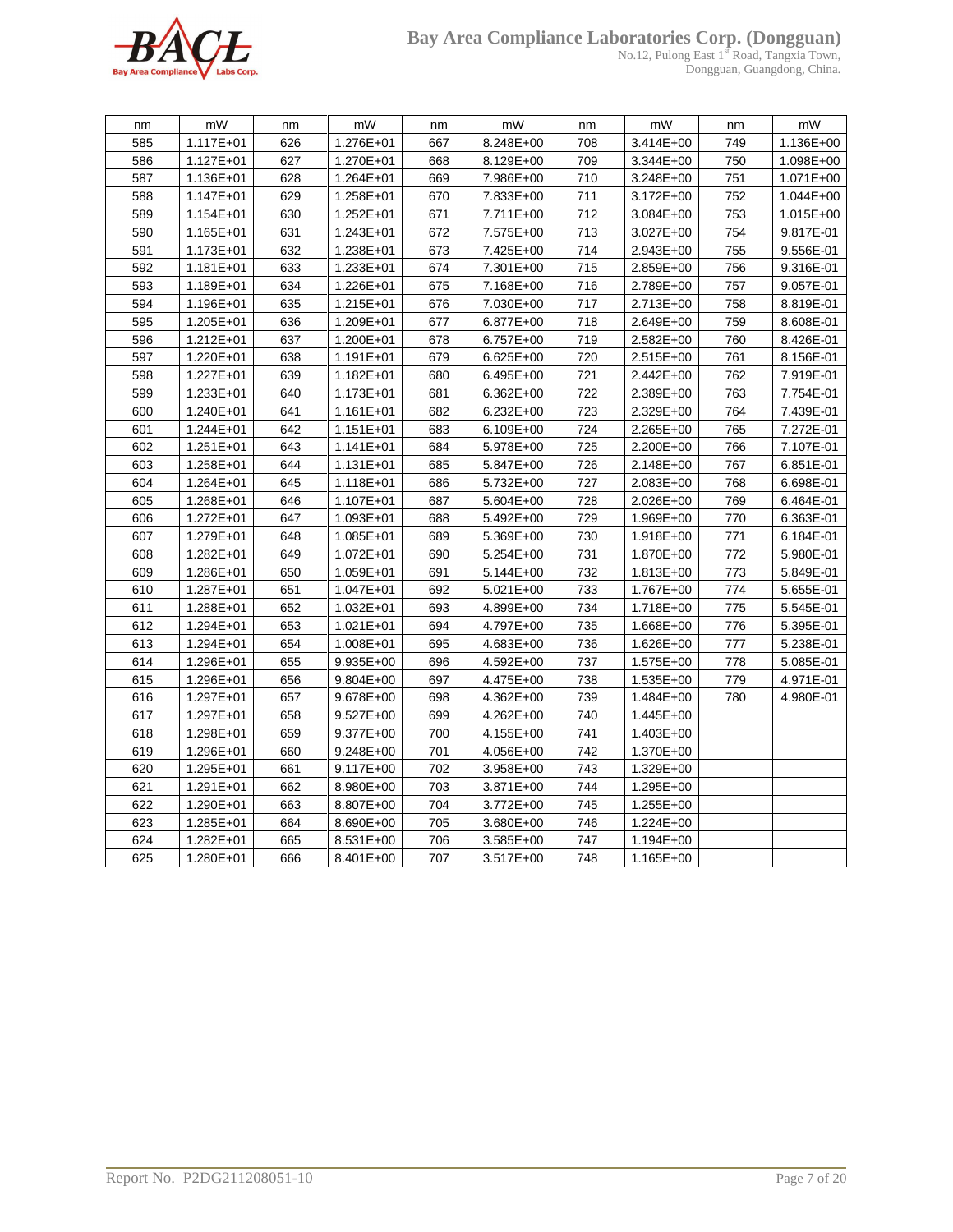



CIE 1931 x y Chromaticity Diagram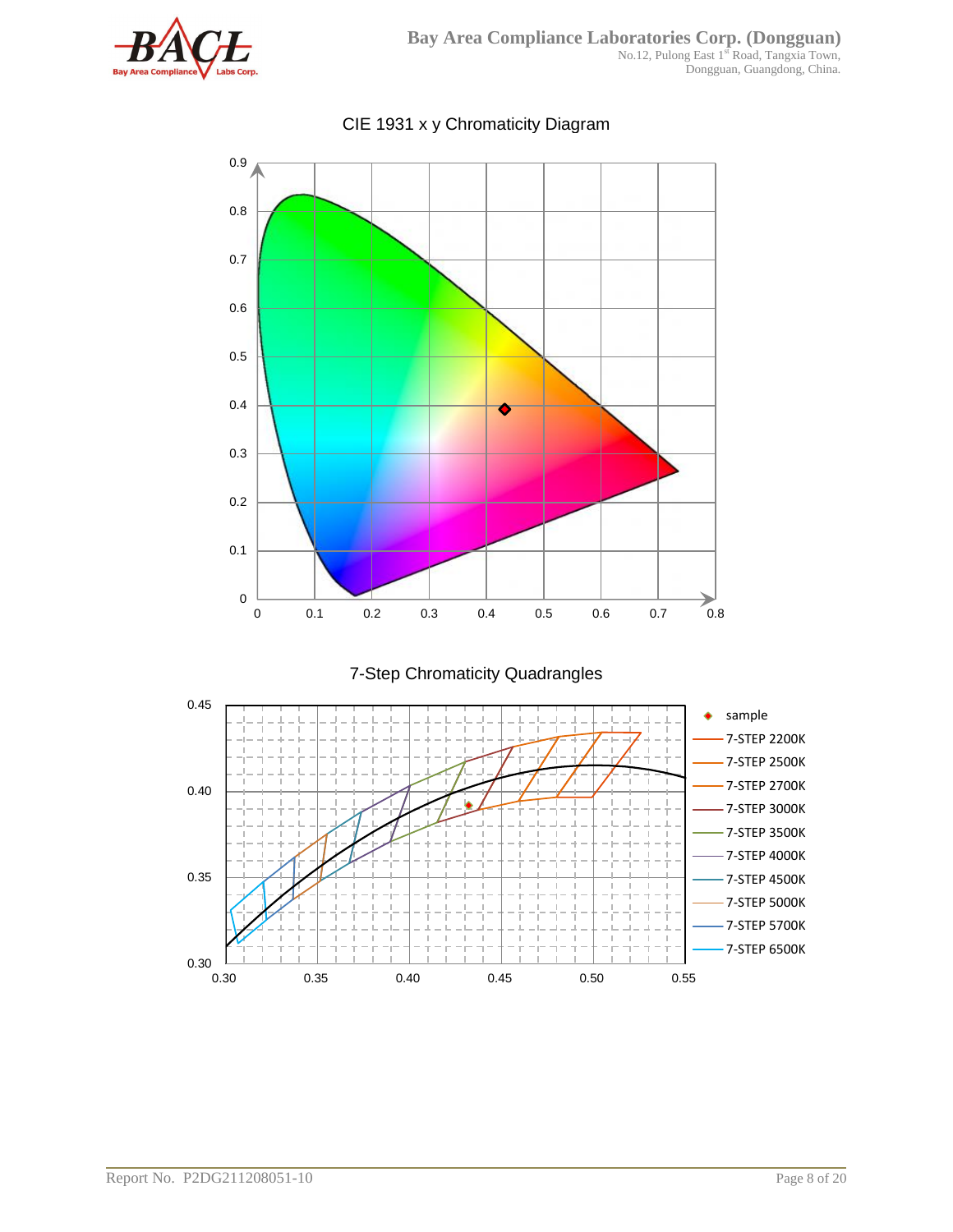

### **[Goniophotometer System]**

Total operating time for luminous intensity distribution: **1.0 hour**

Test orientation: **Downward**

#### Electrical Measurement

| Input Voltage (V) | Frequency (Hz) | Input Current (A) | Power (W)                          | Power Factor |
|-------------------|----------------|-------------------|------------------------------------|--------------|
| 120.1             | 60             | 0.1115            | 10.00<br>$\mathcal{L}.\mathcal{L}$ | 0.9132       |

#### Photometric Measurement

| Luminous Flux (Im) | Efficacy (Im/W) | $I_{\text{max}}(cd)$ | S/MH (C0/180) | S/MH (C90/270) |
|--------------------|-----------------|----------------------|---------------|----------------|
| 649.445            | 53.15           | 635.5                | 1.10          | 0.79           |

#### Luminous Intensity Distribution



|                                   | C0/180 | C45/225 | C90/270 | C <sub>135</sub> /315 | AVG.  |
|-----------------------------------|--------|---------|---------|-----------------------|-------|
| Beam Angle $(50\% \, I_{max})$ :  | 90.7   | 77.2    | 52.8    | 77.0                  | 74.4  |
| Field Angle $(10\% \, I_{max})$ : | 109.2  | 113.5   | 103.7   | 112.1                 | 109.6 |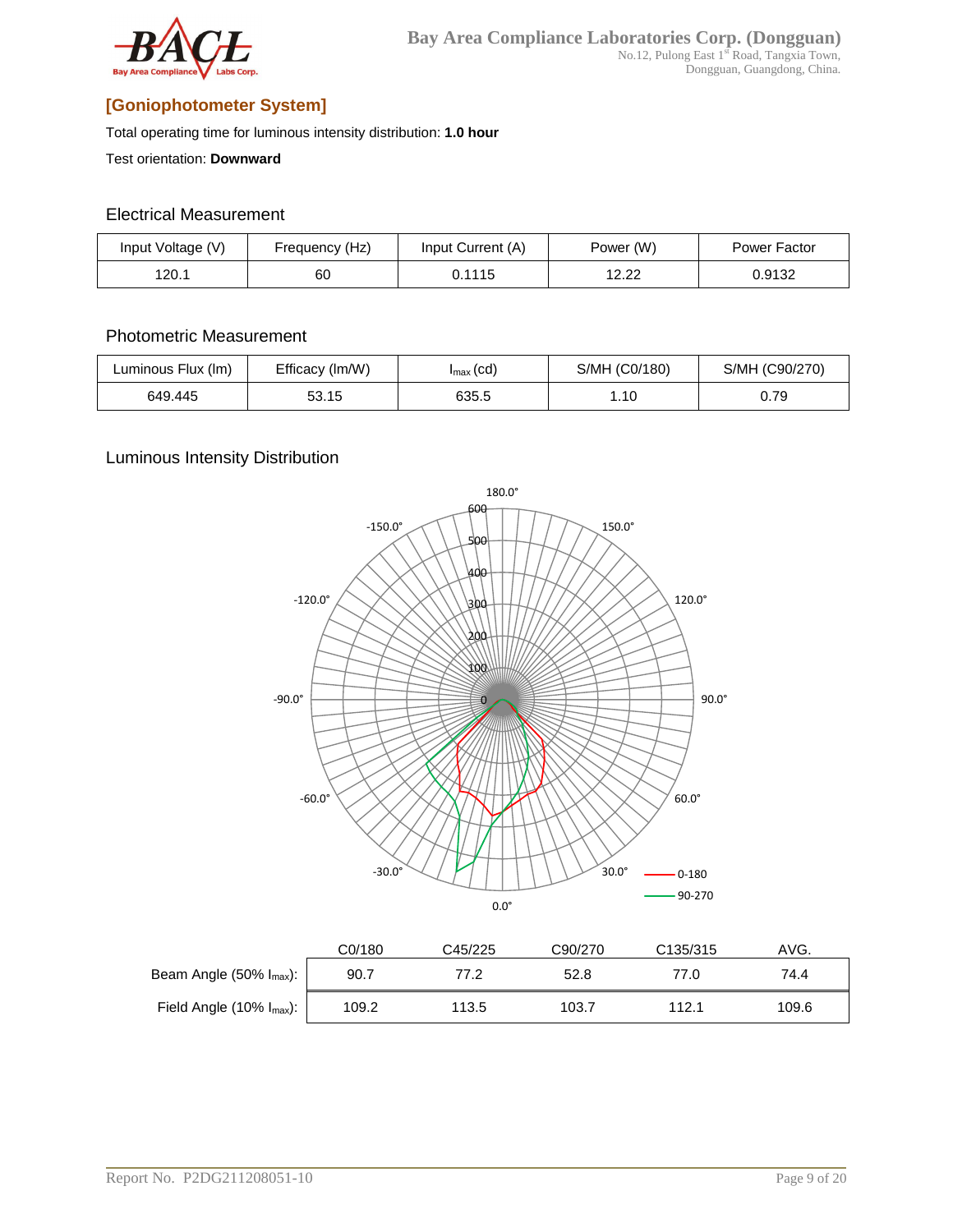

| С<br>γ       | $0^{\circ}$ | $22.5^\circ$ | $45^{\circ}$ | $67.5^\circ$ | $90^{\circ}$ | $112.5^\circ$ | 135° | 157.5° |
|--------------|-------------|--------------|--------------|--------------|--------------|---------------|------|--------|
| $0^{\circ}$  | 352         | 352          | 352          | 352          | 352          | 352           | 352  | 352    |
| $1^{\circ}$  | 356         | 359          | 360          | 360          | 359          | 357           | 354  | 351    |
| $2^{\circ}$  | 361         | 366          | 370          | 370          | 367          | 362           | 357  | 351    |
| $3^\circ$    | 365         | 375          | 381          | 382          | 375          | 366           | 357  | 349    |
| $4^{\circ}$  | 367         | 381          | 396          | 398          | 385          | 370           | 357  | 347    |
| $5^{\circ}$  | 366         | 384          | 410          | 420          | 396          | 372           | 356  | 344    |
| $6^{\circ}$  |             |              |              |              |              |               |      |        |
| $7^\circ$    | 361         | 381          | 418          | 446          | 408          | 374           | 354  | 341    |
|              | 354         | 374          | 417          | 478          | 425          | 376           | 354  | 338    |
| $8^{\circ}$  | 348         | 368          | 408          | 514          | 447          | 378           | 354  | 337    |
| $9^{\circ}$  | 342         | 363          | 396          | 545          | 477          | 383           | 354  | 336    |
| $10^{\circ}$ | 337         | 359          | 387          | 564          | 517          | 387           | 354  | 335    |
| $11^\circ$   | 333         | 355          | 380          | 565          | 567          | 394           | 354  | 333    |
| $12^{\circ}$ | 330         | 352          | 374          | 558          | 614          | 404           | 354  | 332    |
| $13^\circ$   | 326         | 347          | 370          | 561          | 636          | 421           | 355  | 331    |
| $14^{\circ}$ | 323         | 343          | 367          | 576          | 615          | 446           | 358  | 330    |
| $15^{\circ}$ | 319         | 340          | 365          | 603          | 559          | 480           | 364  | 330    |
| $16^{\circ}$ | 317         | 339          | 366          | 625          | 500          | 513           | 375  | 330    |
| $17^\circ$   | 314         | 338          | 371          | 618          | 456          | 521           | 389  | 332    |
| $18^{\circ}$ | 312         | 339          | 379          | 583          | 427          | 493           | 409  | 337    |
| 19°          | 311         | 342          | 391          | 531          | 407          | 449           | 433  | 343    |
| $20^{\circ}$ | 311         | 347          | 410          | 478          | 391          | 412           | 442  | 349    |
| 21°          | 311         | 353          | 435          | 435          | 379          | 388           | 420  | 356    |
| $22^{\circ}$ | 312         | 362          | 455          | 403          | 370          | 372           | 389  | 357    |
| $23^\circ$   | 314         | 371          | 457          | 381          | 363          | 362           | 367  | 342    |
| $24^{\circ}$ | 317         | 373          | 432          | 367          | 357          | 355           | 353  | 325    |
| $25^{\circ}$ | 317         | 362          | 395          | 358          | 352          | 350           | 343  | 314    |
| $26^{\circ}$ | 316         | 341          | 368          | 352          | 349          | 346           | 336  | 308    |
| $27^\circ$   | 297         | 326          | 352          | 347          | 346          | 343           | 332  | 303    |
| $28^\circ$   | 282         | 317          | 343          | 344          | 344          | 341           | 328  | 299    |
| $29^\circ$   | 274         | 310          | 337          | 342          | 342          | 339           | 325  | 296    |
| $30^\circ$   | 268         | 306          | 333          | 340          | 340          | 337           | 322  | 293    |
| 31°          | 263         | 302          | 329          | 338          | 338          | 335           | 320  | 290    |
| $32^\circ$   | 258         | 298          | 326          | 336          | 337          | 333           | 318  | 287    |
| $33^\circ$   | 254         | 295          | 323          | 334          | 335          | 332           | 315  | 284    |
| $34^\circ$   | 249         | 292          | 321          | 333          | 334          | 331           | 313  | 281    |
| $35^\circ$   | 245         | 289          | 319          | 332          | 334          | 329           | 311  | 278    |
| $36^\circ$   | 240         | 286          | 317          | 330          | 333          | 328           | 309  | 275    |
| $37^\circ$   | 235         | 283          | 314          | 329          | 331          | 326           | 307  | 272    |
| $38^\circ$   | 231         | 280          | 312          | 328          | 330          | 325           | 305  | 269    |
| $39^\circ$   | 226         | 277          | 310          | 326          | 329          | 324           | 303  | 265    |
| $40^{\circ}$ | 221         | 273          | 308          | 325          | 328          | 322           | 300  | 261    |
| 41°          | 217         | 270          | 306          | 324          | 327          | 320           | 298  | 258    |
| $42^{\circ}$ | 212         | 267          | 303          | 322          | 326          | 319           | 295  | 254    |
| $43^\circ$   | 207         | 263          | 301          | 320          | 324          | 317           | 292  | 250    |
| 44°          | 201         | 259          | 299          | 319          | 323          | 315           | 290  | 245    |
| $45^{\circ}$ | 196         | 255          | 296          | 317          | 321          | 313           | 287  | 241    |
| 46°          | 191         | 251          | 293          | 315          | 320          | 311           | 284  | 237    |
| 47°          | 185         | 246          | 291          | 313          | 318          | 309           | 281  | 232    |
| $48^\circ$   | 154         | 242          | 288          | 311          | 316          | 307           | 277  | 216    |
| 49°          | 86          | 238          | 285          | 309          | 314          | 304           | 274  | 133    |
|              |             |              |              |              |              |               |      |        |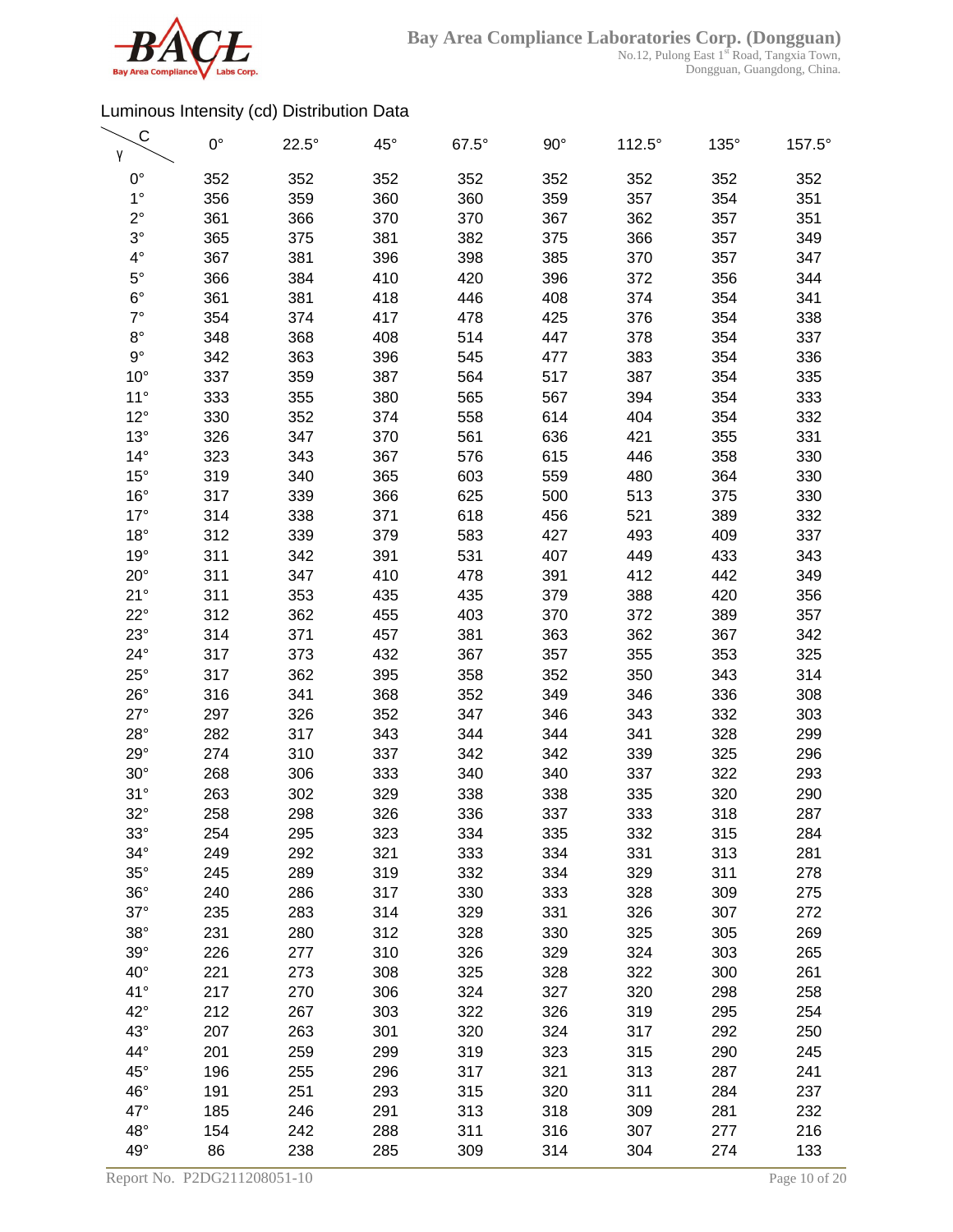

| $\mathsf{C}$<br>γ | $0^{\circ}$    | $22.5^\circ$   | $45^{\circ}$     | $67.5^\circ$   | $90^\circ$     | $112.5^\circ$           | $135^\circ$               | 157.5°                                     |
|-------------------|----------------|----------------|------------------|----------------|----------------|-------------------------|---------------------------|--------------------------------------------|
| $50^\circ$        | 57             | 225            | 281              | 306            | 312            | 302                     | 270                       | 65                                         |
| $51^\circ$        | 51             | 133            | 278              | 304            | 310            | 299                     | 259                       | 54                                         |
| $52^{\circ}$      | 45             | 60             | 275              | 301            | 308            | 294                     | 178                       | 43                                         |
| $53^\circ$        | 39             | 49             | 270              | 298            | 301            | 221                     | 79                        | 33                                         |
| $54^\circ$        | 38             | 40             | 217              | 281            | 223            | 104                     | 60                        | 31                                         |
| $55^{\circ}$      | 37             | 30             | 101              | 177            | 97             | 75                      | 42                        | 30                                         |
| $56^{\circ}$      | 36             | 29             | 73               | 63             | 69             | 47                      | 24                        | 29                                         |
| $57^\circ$        | 34             | 28             | 47               | 45             | 43             | 20                      | 23                        | 28                                         |
| $58^\circ$        | 33             | 27             | 22               | 31             | 18             | 19                      | 22                        | 27                                         |
| $59^\circ$        | 32             | 26             | 21               | 17             | 17             | 18                      | 21                        | 26                                         |
| $60^\circ$        | 30             | 25             | 20               | 17             | 16             | 17                      | 20                        | 25                                         |
| $61^{\circ}$      | 29             | 24             | 19               | 16             | 15             | 17                      | 20                        | 24                                         |
| $62^{\circ}$      | 27             | 23             | 18               | 15             | 15             | 16                      | 19                        | 23                                         |
| $63^\circ$        | 26             | 22             | 17               | 15             | 14             | 15                      | 18                        | 21                                         |
| $64^{\circ}$      | 25             | 21             | 16               | 14             | 13             | 14                      | 17                        | 20                                         |
| $65^\circ$        | 23             | 19             | 15               | 13             | 13             | 14                      | 16                        | 19                                         |
| $66^\circ$        | 22             | 18             | 15               | 12             | 12             | 13                      | 15                        | 18                                         |
| $67^\circ$        | 20             | 17             | 14               | 12             | 11             | 12                      | 14                        | 17                                         |
| $68^\circ$        | 19             | 16             | 13               | 11             | 11             | 11                      | 13                        | 16                                         |
| $69^\circ$        | 18             | 15             | 12               | 10             | 10             | 11                      | 12                        | 15                                         |
| $70^{\circ}$      | 16             | 14             | 11               | 10             | 9              | 10                      | 11                        | 14                                         |
| $71^\circ$        | 15             | 13             | 10               | 9              | 9              | 9                       | 11                        | 13                                         |
| $72^{\circ}$      | 14             | 12             | 10               | 8              | 8              | 9                       | 10                        | 12                                         |
| $73^\circ$        | 13             | 11             | $\boldsymbol{9}$ | 8              | 8              | 8                       | $\boldsymbol{9}$          | 11                                         |
| $74^{\circ}$      | 12             | 10             | 8                | $\overline{7}$ | $\overline{7}$ | $\overline{7}$          | $\bf8$                    | 10                                         |
| $75^\circ$        | 11             | 9              | 8                | $\overline{7}$ | $\overline{6}$ | $\overline{7}$          | $\bf8$                    | 9                                          |
| $76^{\circ}$      | 10             | 8              | $\overline{7}$   | 6              | 6              | 6                       | $\overline{7}$            | 8                                          |
| $77^\circ$        | 9              | 8              | 6                | 6              | 5              | 6                       | $\,6$                     | $\overline{7}$                             |
| $78^\circ$        | 8              | $\overline{7}$ | 6                | 5              | 5              | 5                       | 6                         | $\overline{7}$                             |
| $79^\circ$        | $\overline{7}$ | 6              | 5                | 4              | 4              | 5                       | 5                         | 6                                          |
| $80^\circ$        | 6              | 5              | 4                | 4              | 4              | 4                       | 4                         | 5                                          |
| 81°               | 6              | 5              | 4                | 4              | 3              | 4                       | 4                         | 4                                          |
| 82°               | 5              | 4              | 3                | 3              | 3              | 3                       | 3                         | 4                                          |
| $83^\circ$        | 4              | 3              | 3                | 3              | 3              | 3                       | $\ensuremath{\mathsf{3}}$ | 3                                          |
| $84^\circ$        | 3              | 3              | $\overline{c}$   | $\overline{c}$ | $\frac{2}{2}$  | $\overline{\mathbf{c}}$ | $\overline{c}$            |                                            |
| $85^\circ$        | 3              | $\overline{c}$ | $\overline{2}$   | $\overline{c}$ |                | $\overline{c}$          | $\overline{c}$            | $\begin{array}{c} 3 \\ 2 \\ 2 \end{array}$ |
| $86^\circ$        | $\overline{c}$ | $\overline{2}$ | $\overline{2}$   | $\overline{2}$ | $\overline{c}$ | $\overline{c}$          | $\overline{c}$            |                                            |
| $87^\circ$        | $\overline{2}$ | 1              | 1                | 1              | 1              | 1                       | 1                         | 1                                          |
| $88^\circ$        | 1              | 1              | 1                | 1              | 1              | 1                       | 1                         | 1                                          |
| $89^\circ$        | 1              | 0              | $\pmb{0}$        | 0              | $\pmb{0}$      | 0                       | $\mathbf 0$               | $\mathbf 0$                                |
| $90^\circ$        | $\mathbf 0$    | 0              | $\mathbf 0$      | 0              | $\pmb{0}$      | 0                       | $\mathbf 0$               | $\mathbf 0$                                |
| 91°               | $\mathbf 0$    | 0              | $\mathbf 0$      | $\mathbf 0$    | $\pmb{0}$      | 0                       | $\mathbf 0$               | $\mathbf 0$                                |
| $92^\circ$        | 0              | 0              | 0                | 0              | 0              | 0                       | $\pmb{0}$                 | $\mathbf{0}$                               |
| $93^\circ$        | $\mathbf 0$    | 0              | $\mathbf 0$      | 0              | $\pmb{0}$      | 0                       | $\pmb{0}$                 | $\mathbf 0$                                |
| $94^\circ$        | $\mathbf 0$    | 0              | $\mathbf 0$      | 0              | $\pmb{0}$      | 0                       | $\pmb{0}$                 | $\mathbf{0}$                               |
| $95^\circ$        | $\mathbf 0$    | 0              | $\mathbf 0$      | 0              | $\pmb{0}$      | 0                       | $\pmb{0}$                 | $\mathbf{0}$                               |
| $96^\circ$        | $\mathbf 0$    | 0              | $\mathbf 0$      | 0              | $\pmb{0}$      | 0                       | $\pmb{0}$                 | $\mathbf{0}$                               |
| $97^\circ$        | $\mathbf 0$    | 0              | $\mathbf 0$      | 0              | $\pmb{0}$      | 0                       | $\mathbf 0$               | $\mathbf 0$                                |
| $98^\circ$        | 0              | 0              | $\mathbf 0$      | 0              | $\pmb{0}$      | 0                       | $\pmb{0}$                 | $\mathbf 0$                                |
| $99^\circ$        | 0              | 0              | $\mathbf 0$      | 0              | 0              | 0                       | $\mathbf 0$               | $\mathbf 0$                                |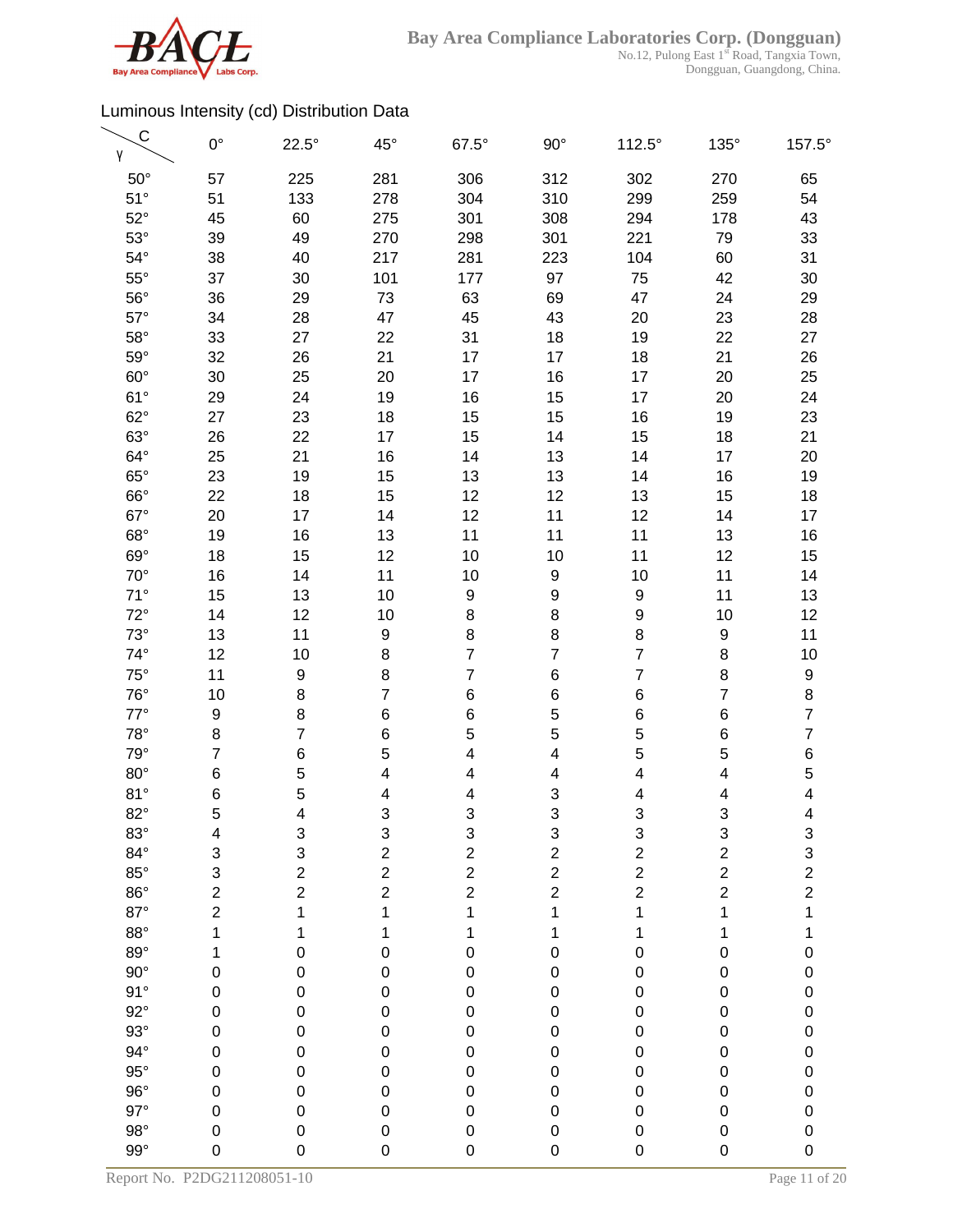

| $\mathsf{C}$<br>γ | $0^{\circ}$ | $22.5^\circ$ | $45^{\circ}$     | $67.5^\circ$ | $90^\circ$  | 112.5°      | $135^\circ$      | 157.5°      |
|-------------------|-------------|--------------|------------------|--------------|-------------|-------------|------------------|-------------|
| $100^\circ$       | 0           | 0            | $\pmb{0}$        | 0            | $\mathbf 0$ | $\mathbf 0$ | $\pmb{0}$        | 0           |
| 101°              | 0           | $\pmb{0}$    | 0                | $\mathbf 0$  | $\mathbf 0$ | 0           | $\pmb{0}$        | 0           |
| 102°              | 0           | 0            | 0                | 0            | $\pmb{0}$   | 0           | $\pmb{0}$        | $\pmb{0}$   |
| $103^\circ$       | 0           | 0            | $\mathbf 0$      | 0            | $\pmb{0}$   | 0           | 0                | 0           |
| 104°              | 0           | 0            | 0                | 0            | $\mathbf 0$ | 0           | 0                | $\pmb{0}$   |
| $105^\circ$       | 0           | 0            | 0                | 0            | $\pmb{0}$   | 0           | 0                | 0           |
| 106°              | 0           | 0            | 0                | 0            | $\pmb{0}$   | 0           | $\pmb{0}$        | $\pmb{0}$   |
| 107°              | 0           | 0            | $\mathbf 0$      | 0            | $\mathbf 0$ | 0           | $\pmb{0}$        | 0           |
| 108°              | 0           | $\pmb{0}$    | 0                | 0            | $\pmb{0}$   | 0           | $\pmb{0}$        | $\pmb{0}$   |
| 109°              | 0           | $\pmb{0}$    | 0                | 0            | $\mathbf 0$ | 0           | $\pmb{0}$        | $\pmb{0}$   |
| $110^{\circ}$     | 0           | 0            | 0                | 0            | $\mathbf 0$ | 0           | $\pmb{0}$        | $\pmb{0}$   |
| $111^\circ$       | 0           | 0            | $\mathbf 0$      | 0            | $\pmb{0}$   | 0           | 0                | 0           |
| $112^\circ$       | 0           | 0            | 0                | 0            | $\mathbf 0$ | 0           | 0                | $\pmb{0}$   |
| 113°              | 0           | 0            | 0                | 0            | $\mathbf 0$ | 0           | 0                | 0           |
| $114^\circ$       | 0           | 0            | 0                | 0            | $\pmb{0}$   | 0           | 0                | $\pmb{0}$   |
| $115^\circ$       | 0           | 0            | $\mathbf 0$      | 0            | $\mathbf 0$ | 0           | $\pmb{0}$        | 0           |
| 116°              | $\mathbf 0$ | 0            | $\mathbf 0$      | 0            | $\mathbf 0$ | 0           | $\pmb{0}$        | $\pmb{0}$   |
| 117°              | 0           | 0            | 0                | 0            | $\mathbf 0$ | 0           | $\pmb{0}$        | 0           |
| $118^\circ$       | 0           | 0            | 0                | 0            | $\pmb{0}$   | 0           | $\pmb{0}$        | $\pmb{0}$   |
| 119°              | 0           | 0            | $\mathbf 0$      | 0            | $\pmb{0}$   | 0           | $\pmb{0}$        | 0           |
| 120°              | 0           | 0            | 0                | 0            | $\pmb{0}$   | 0           | 0                | $\pmb{0}$   |
| 121°              | 0           | 0            | 0                | 0            | $\pmb{0}$   | 0           | $\pmb{0}$        | 0           |
| $122^\circ$       | 0           | 0            | 0                | 0            | $\pmb{0}$   | 0           | $\pmb{0}$        | $\pmb{0}$   |
| $123^\circ$       | 0           | 0            | $\mathbf 0$      | 0            | $\pmb{0}$   | 0           | $\pmb{0}$        | 0           |
| 124°              | $\mathbf 0$ | $\pmb{0}$    | 0                | 0            | $\pmb{0}$   | 0           | $\pmb{0}$        | $\pmb{0}$   |
| $125^\circ$       | 0           | $\pmb{0}$    | 0                | 0            | $\mathbf 0$ | 0           | $\pmb{0}$        | $\pmb{0}$   |
| $126^\circ$       | 0           | 0            | 0                | 0            | $\pmb{0}$   | 0           | $\pmb{0}$        | $\pmb{0}$   |
| 127°              | 0           | 0            | $\boldsymbol{0}$ | 0            | $\pmb{0}$   | 0           | 0                | 0           |
| 128°              | 0           | 0            | 0                | 0            | $\mathbf 0$ | 0           | 0                | 0           |
| 129°              | 0           | 0            | 0                | 0            | $\mathbf 0$ | 0           | 0                | 0           |
| 130°              | 0           | 0            | 0                | 0            | $\pmb{0}$   | 0           | 0                | 0           |
| 131°              | 0           | 0            | $\boldsymbol{0}$ | 0            | $\mathbf 0$ | 0           | $\pmb{0}$        | 0           |
| 132°              | $\mathbf 0$ | 0            | $\mathbf 0$      | 0            | 0           | 0           | $\mathbf 0$      | $\mathbf 0$ |
| $133^\circ$       | 0           | 0            | $\boldsymbol{0}$ | $\pmb{0}$    | $\pmb{0}$   | $\pmb{0}$   | $\pmb{0}$        | $\pmb{0}$   |
| 134°              | $\mathbf 0$ | $\mathbf 0$  | $\mathbf 0$      | $\mathsf 0$  | $\mathbf 0$ | 0           | $\mathbf 0$      | $\pmb{0}$   |
| $135^\circ$       | $\mathbf 0$ | $\pmb{0}$    | $\mathbf 0$      | $\mathsf 0$  | $\mathbf 0$ | 0           | $\pmb{0}$        | 0           |
| 136°              | $\mathbf 0$ | $\pmb{0}$    | $\mathbf 0$      | $\mathsf 0$  | $\pmb{0}$   | 0           | $\boldsymbol{0}$ | $\mathbf 0$ |
| 137°              | 0           | $\pmb{0}$    | $\mathbf 0$      | $\mathsf 0$  | $\mathbf 0$ | 0           | $\boldsymbol{0}$ | 0           |
| 138°              | $\mathbf 0$ | $\pmb{0}$    | $\mathbf 0$      | $\mathsf 0$  | $\pmb{0}$   | 0           | $\pmb{0}$        | $\mathbf 0$ |
| 139°              | 0           | $\pmb{0}$    | $\mathbf 0$      | $\mathbf 0$  | $\pmb{0}$   | 0           | $\pmb{0}$        | $\mathbf 0$ |
| $140^\circ$       | $\mathbf 0$ | $\mathbf 0$  | $\mathbf 0$      | $\mathsf 0$  | $\pmb{0}$   | 0           | $\pmb{0}$        | $\pmb{0}$   |
| $141^\circ$       | $\mathbf 0$ | $\mathbf 0$  | $\mathbf 0$      | $\mathsf 0$  | $\pmb{0}$   | 0           | $\pmb{0}$        | $\pmb{0}$   |
| $142^\circ$       | $\mathsf 0$ | $\mathbf 0$  | $\mathbf 0$      | $\mathsf 0$  | $\mathbf 0$ | 0           | $\boldsymbol{0}$ | $\pmb{0}$   |
| $143^\circ$       | $\mathbf 0$ | 0            | $\mathbf 0$      | $\mathsf 0$  | $\mathbf 0$ | 0           | $\pmb{0}$        | $\pmb{0}$   |
| 144°              | $\mathbf 0$ | $\pmb{0}$    | $\mathbf 0$      | $\mathsf 0$  | $\pmb{0}$   | 0           | $\pmb{0}$        | 0           |
| $145^\circ$       | $\mathbf 0$ | $\pmb{0}$    | $\mathbf 0$      | $\mathsf 0$  | $\pmb{0}$   | 0           | $\boldsymbol{0}$ | 0           |
| 146°              | $\mathbf 0$ | $\mathbf 0$  | $\mathbf 0$      | $\mathsf 0$  | $\mathbf 0$ | 0           | $\boldsymbol{0}$ | $\mathbf 0$ |
| 147°              | $\mathbf 0$ | $\pmb{0}$    | $\mathbf 0$      | 0            | $\mathbf 0$ | 0           | $\pmb{0}$        | $\mathbf 0$ |
| $148^\circ$       | $\mathbf 0$ | $\pmb{0}$    | $\pmb{0}$        | $\mathsf 0$  | $\pmb{0}$   | 0           | $\pmb{0}$        | 0           |
| 149°              | $\mathbf 0$ | 0            | $\mathbf 0$      | 0            | $\mathbf 0$ | 0           | $\mathbf 0$      | $\mathbf 0$ |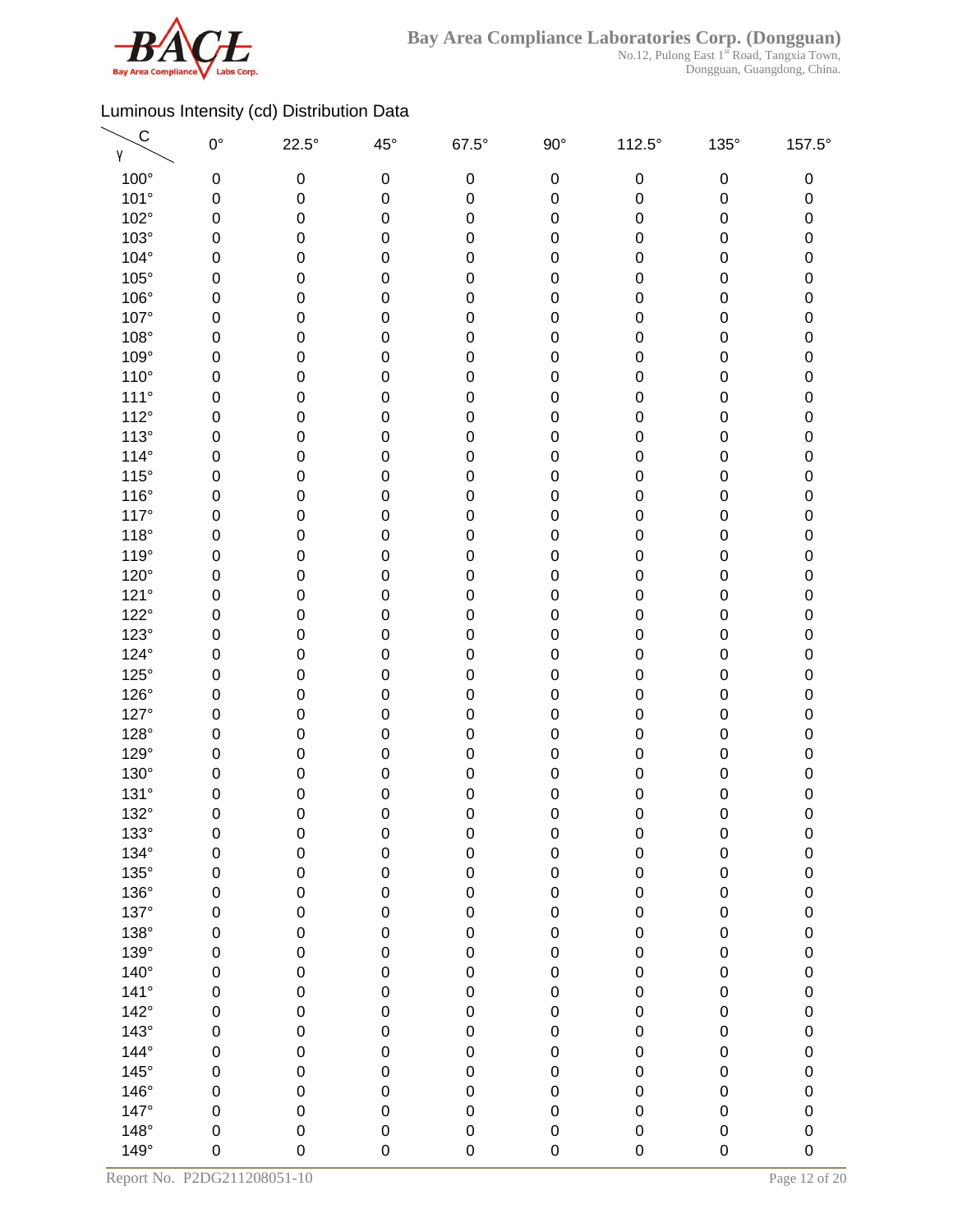

| $\mathsf{C}$<br>γ | $0^{\circ}$      | $22.5^\circ$ | $45^{\circ}$     | $67.5^\circ$     | $90^{\circ}$     | $112.5^\circ$    | $135^\circ$      | 157.5° |
|-------------------|------------------|--------------|------------------|------------------|------------------|------------------|------------------|--------|
| $150^\circ$       | $\boldsymbol{0}$ | $\pmb{0}$    | $\boldsymbol{0}$ | $\pmb{0}$        | $\boldsymbol{0}$ | $\boldsymbol{0}$ | $\pmb{0}$        | 0      |
| 151°              | $\boldsymbol{0}$ | 0            | 0                | $\mathbf 0$      | $\boldsymbol{0}$ | 0                | $\boldsymbol{0}$ | 0      |
| 152°              | $\mathbf 0$      | 0            | $\mathbf 0$      | $\boldsymbol{0}$ | $\boldsymbol{0}$ | 0                | $\boldsymbol{0}$ | 0      |
| 153°              | $\mathbf 0$      | 0            | 0                | 0                | $\mathbf 0$      | 0                | $\boldsymbol{0}$ | 0      |
| $154^\circ$       | $\mathbf 0$      | 0            | 0                | $\mathbf 0$      | 0                | 0                | 0                | 0      |
| $155^\circ$       | 0                | 0            | 0                | 0                | 0                | 0                | $\Omega$         | N      |
| 156°              | $\mathbf 0$      |              |                  | 0                | 0                | 0                |                  |        |
| 157°              | 1                |              |                  |                  |                  |                  |                  |        |
| 158°              | 1                |              |                  |                  |                  |                  |                  |        |
| 159°              | 1                |              |                  |                  |                  |                  |                  |        |
| 160°              | 1                |              |                  |                  |                  |                  |                  |        |
| 161°              | 1                |              |                  |                  |                  |                  |                  |        |
| 162°              |                  |              |                  |                  |                  |                  |                  |        |
| 163°              |                  |              |                  |                  |                  |                  |                  |        |
| 164°              |                  |              |                  |                  |                  |                  |                  |        |
| 165°              |                  |              |                  |                  |                  |                  |                  |        |
| 166°              |                  |              |                  |                  |                  |                  |                  |        |
| 167°              |                  |              |                  |                  |                  |                  |                  |        |
| 168°              |                  |              |                  |                  |                  |                  |                  |        |
| 169°              |                  |              |                  |                  |                  |                  |                  |        |
| 170°              |                  |              |                  |                  |                  |                  |                  |        |
| $171^\circ$       |                  |              |                  |                  |                  |                  |                  |        |
| $172^\circ$       |                  |              |                  |                  |                  |                  |                  |        |
| $173^\circ$       | 1                |              |                  |                  |                  |                  |                  |        |
| 174°              | 1                |              |                  |                  |                  |                  |                  | 0      |
| $175^\circ$       | 1                |              |                  |                  |                  |                  | 0                | 0      |
| 176°              | 1                |              |                  |                  |                  | 0                | $\mathbf 0$      | 0      |
| $177^\circ$       | $\mathbf 0$      | 0            |                  |                  | 0                | 0                | $\mathbf 0$      | 0      |
| 178°              | $\mathbf 0$      | 0            | 0                | 0                | 0                | 0                | $\mathbf 0$      | 0      |
| 179°              | $\mathbf 0$      | 0            | 0                | $\mathbf 0$      | 0                | 0                | $\mathbf 0$      | 0      |
| 180°              | $\mathbf 0$      | 0            | 0                | $\mathbf 0$      | 0                | 0                | $\boldsymbol{0}$ | 0      |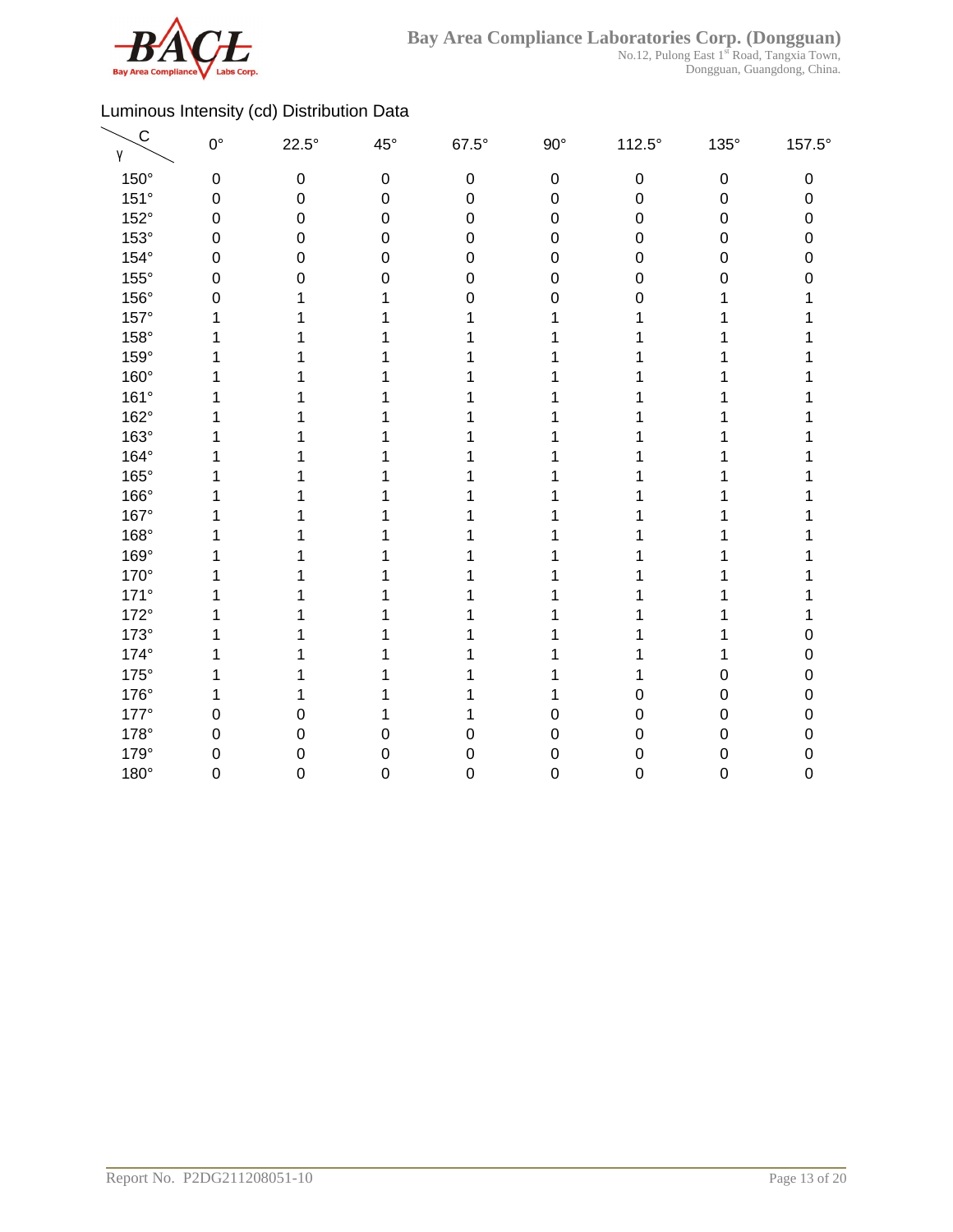

No.12, Pulong East 1<sup>st</sup> Road, Tangxia Town, Dongguan, Guangdong, China.

| C<br>γ                       | 180°       | 202.5°     | $225^\circ$ | 247.5°   | 270°     | 292.5°   | $315^\circ$ | 337.5°     |
|------------------------------|------------|------------|-------------|----------|----------|----------|-------------|------------|
| $0^{\circ}$                  | 352        | 352        | 352         | 352      | 352      | 352      | 352         | 352        |
| $1^{\circ}$                  | 349        | 347        | 345         | 345      | 345      | 348      | 350         | 353        |
| $2^{\circ}$                  | 346        | 342        | 339         | 338      | 339      | 342      | 347         | 354        |
| $3^\circ$                    | 342        | 337        | 333         | 332      | 333      | 337      | 344         | 353        |
| $4^{\circ}$                  | 338        | 332        | 328         | 325      | 326      | 331      | 340         | 350        |
| $5^{\circ}$                  | 334        | 327        | 323         | 319      | 320      | 326      | 334         | 346        |
| $6^{\circ}$                  | 330        | 323        | 317         | 314      | 315      | 320      | 329         | 341        |
| $7^\circ$                    | 327        | 319        | 312         | 308      | 309      | 315      | 323         | 334        |
| $8^{\circ}$                  | 324        | 315        | 307         | 302      | 303      | 309      | 317         | 328        |
| $9^{\circ}$                  | 322        | 311        | 301         | 296      | 297      | 303      | 311         | 322        |
| $10^{\circ}$                 | 319        | 307        | 296         | 290      | 291      | 297      | 305         | 316        |
| $11^{\circ}$                 | 317        | 303        | 291         | 284      | 284      | 290      | 299         | 311        |
| $12^{\circ}$                 | 314        | 299        | 286         | 278      | 278      | 283      | 293         | 307        |
| $13^\circ$                   | 312        | 295        | 280         | 272      | 271      | 277      | 287         | 302        |
| $14^{\circ}$                 | 309        | 291        | 275         | 266      | 264      | 270      | 282         | 298        |
| $15^{\circ}$                 | 307        | 287        | 270         | 260      | 258      | 264      | 276         | 294        |
| $16^{\circ}$                 | 305        | 283        | 266         | 254      | 251      | 258      | 271         | 290        |
| $17^\circ$                   | 304        | 280        | 260         | 248      | 245      | 252      | 267         | 287        |
| $18^{\circ}$                 | 303        | 276        | 255         | 242      | 239      | 246      | 262         | 284        |
| $19^\circ$                   | 304        | 273        | 250         | 235      | 233      | 241      | 258         | 281        |
| $20^{\circ}$                 | 306        | 270        | 245         | 229      | 227      | 236      | 255         | 279        |
| $21^{\circ}$                 | 308        | 268        | 240         | 223      | 221      | 231      | 251         | 276        |
| $22^{\circ}$                 | 308        | 266        | 235         | 218      | 215      | 225      | 245         | 273        |
| $23^\circ$                   | 306        | 264        | 230         | 212      | 209      | 219      | 238         | 270        |
| $24^{\circ}$                 | 299        | 260        | 226         | 206      | 202      | 212      | 232         | 268        |
| $25^{\circ}$                 | 289        | 251        | 220         | 199      | 194      | 204      | 225         | 263        |
| $26^{\circ}$                 | 280        | 242        | 212         | 191      | 186      | 196      | 216         | 251        |
| $27^\circ$                   | 273        | 234        | 202         | 182      | 178      | 187      | 208         | 240        |
| $28^\circ$                   | 266        | 226        | 193         | 173      | 169      | 179      | 201         | 234        |
| $29^\circ$                   | 261        | 219        | 185         | 165      | 161      | 172      | 195         | 228        |
| $30^\circ$                   | 256        | 213        | 178         | 157      | 153      | 165      | 188         | 222        |
| 31°                          | 251        | 206        | 171         | 150      | 145      | 158      | 182         | 217        |
| $32^\circ$                   | 245        | 200        | 164         | 142      | 138      | 151      | 176         | 211        |
| $33^\circ$                   | 240        | 194        | 157         | 134      | 131      | 143      | 170         | 205        |
| $34^\circ$                   | 235        | 188        | 150         | 127      | 124      | 136      | 163         | 200        |
| $35^\circ$                   | 230        | 182        | 142         | 121      | 117      | 129      | 157         | 194        |
| $36^\circ$                   | 225        | 175        | 135         | 114      | 111      | 122      | 151         | 189        |
| $37^\circ$                   | 220        | 169        | 128         | 108      | 106      | 115      | 145         | 183        |
| $38^\circ$                   | 215        | 163        | 120         | 104      | 102      | 110      | 138         | 178        |
| $39^\circ$                   | 209        | 157        | 113         | 100      | 99       | 105      | 131         | 172        |
| $40^{\circ}$                 | 204        | 150        | 107         | 96       | 96       | 100      | 124         | 166        |
| $41^{\circ}$<br>$42^{\circ}$ | 199        | 143        | 102         | 94       | 93       | 96       | 117         | 161        |
| $43^\circ$                   | 193        | 136        | 97          | 91       | 90       | 90       | 110         | 155        |
| 44°                          | 187        | 128        | 93          | 85       | 73       | 74       | 98          | 149        |
| $45^{\circ}$                 | 181<br>175 | 120<br>112 | 87<br>71    | 68<br>64 | 67<br>65 | 65<br>64 | 77<br>62    | 143<br>115 |
| 46°                          | 131        | 84         | 59          | 63       | 65       | 63       | 59          | 88         |
| 47°                          | 87         | 64         | 57          | 62       | 64       | 62       | 57          | 66         |
| $48^\circ$                   | 57         | 51         | 57          | 62       | 63       | 61       | 56          | 51         |
| $49^\circ$                   | 43         | 49         | 56          | 61       | 62       | 60       | 56          | 49         |
|                              |            |            |             |          |          |          |             |            |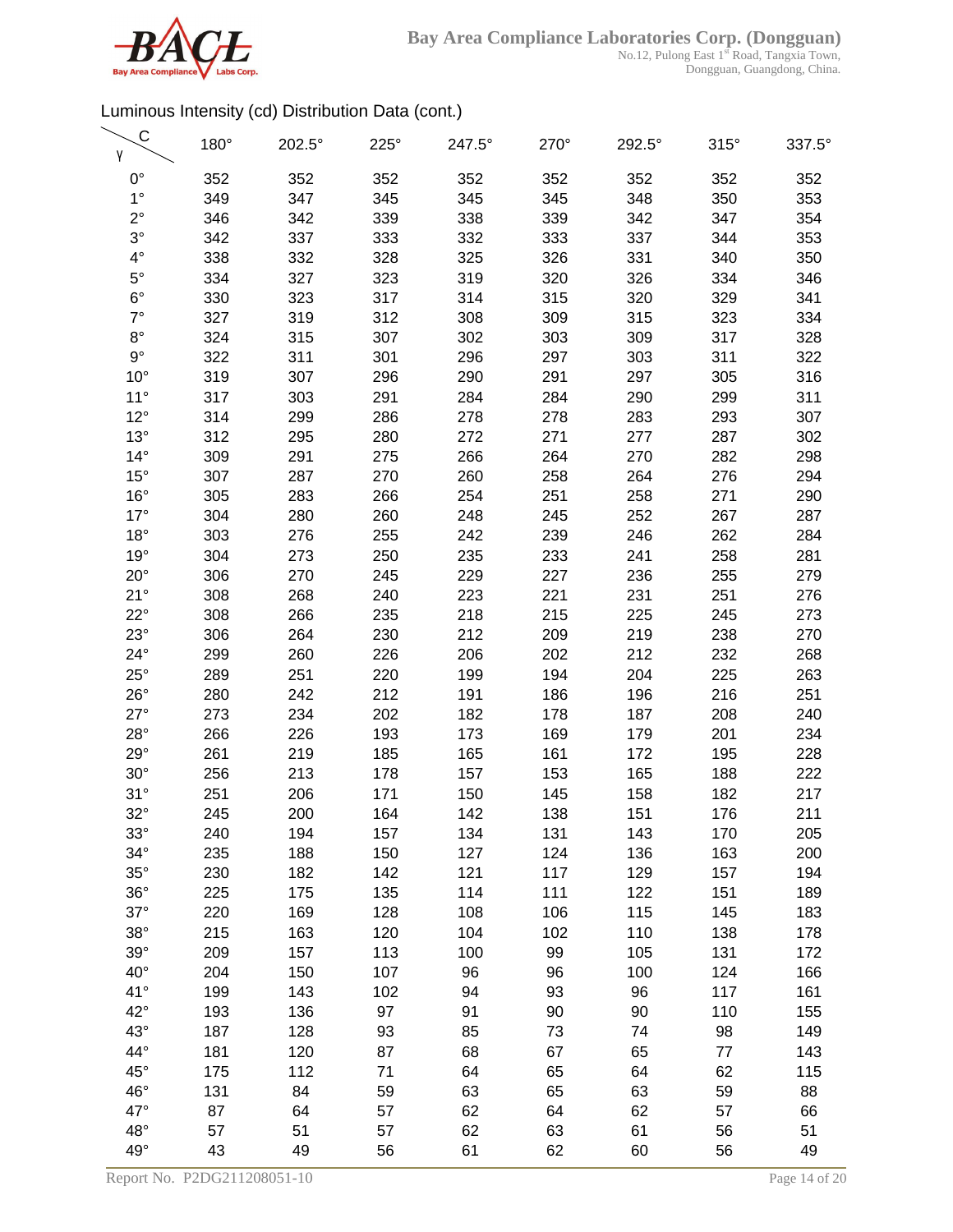

| $\mathsf{C}$<br>γ        | 180°                       | 202.5°                   | $225^\circ$                     | 247.5°                     | 270°                     | 292.5°                  | $315^\circ$            | 337.5°                     |
|--------------------------|----------------------------|--------------------------|---------------------------------|----------------------------|--------------------------|-------------------------|------------------------|----------------------------|
| $50^\circ$               | 41                         | 47                       | 55                              | 60                         | 61                       | 59                      | 55                     | 48                         |
| $51^\circ$               | 40                         | 46                       | 53                              | 59                         | 60                       | 58                      | 53                     | 47                         |
| $52^\circ$               | 39                         | 45                       | 52                              | 57                         | 59                       | 57                      | 52                     | 45                         |
| $53^\circ$               | 38                         | 44                       | 51                              | 56                         | 57                       | 56                      | 51                     | 44                         |
| $54^\circ$               | 37                         | 43                       | 50                              | 54                         | 56                       | 54                      | 50                     | 43                         |
| $55^{\circ}$             | 36                         | 41                       | 48                              | 53                         | 54                       | 52                      | 48                     | 42                         |
| $56^\circ$               | 34                         | 40                       | 46                              | 51                         | 52                       | 50                      | 46                     | 40                         |
| $57^\circ$               | 33                         | 38                       | 45                              | 49                         | 50                       | 48                      | 45                     | 39                         |
| $58^\circ$               | 31                         | 37                       | 43                              | 47                         | 48                       | 46                      | 43                     | 37                         |
| $59^\circ$               | 30                         | 35                       | 41                              | 44                         | 45                       | 44                      | 41                     | 35                         |
| $60^\circ$               | 29                         | 33                       | 39                              | 42                         | 43                       | 41                      | 39                     | 34                         |
| $61^{\circ}$             | 27                         | 31                       | 37                              | 40                         | 40                       | 39                      | 36                     | 32                         |
| $62^\circ$               | 26                         | 30                       | 34                              | 37                         | 38                       | 37                      | 34                     | 30                         |
| $63^\circ$               | 24                         | 28                       | 32                              | 35                         | 35                       | 34                      | 32                     | 29                         |
| $64^{\circ}$             | 23                         | 26                       | 30                              | 33                         | 33                       | 32                      | 30                     | 27                         |
| $65^\circ$               | 21                         | 25                       | 28                              | 30                         | 31                       | 30                      | 28                     | 25                         |
| $66^\circ$               | 20                         | 23                       | 26                              | 28                         | 29                       | 28                      | 26                     | 24                         |
| $67^\circ$               | 18                         | 21                       | 24                              | 26                         | 26                       | 26                      | 24                     | 22                         |
| $68^\circ$               | 17                         | 20                       | 22                              | 24                         | 24                       | 24                      | 22                     | 20                         |
| $69^\circ$               | 16                         | 18                       | 21                              | 22                         | 22                       | 22                      | 21                     | 19                         |
| $70^{\circ}$             | 15                         | 17                       | 19                              | 20                         | 20                       | 20                      | 19                     | 17                         |
| $71^\circ$               | 14                         | 15                       | 17                              | 18                         | 19                       | 18                      | 18                     | 16                         |
| $72^{\circ}$             | 12                         | 14                       | 16                              | 17                         | 17                       | 17                      | 16                     | 15                         |
| $73^\circ$               | 11                         | 13                       | 14                              | 15                         | 15                       | 15                      | 15                     | 14                         |
| $74^{\circ}$             | 10                         | 12                       | 13                              | 14                         | 14                       | 14                      | 13                     | 12                         |
| $75^\circ$               | 9                          | 11                       | 12                              | 12                         | 13                       | 13                      | 12                     | 11                         |
| $76^{\circ}$             | 8                          | 9                        | 10                              | 11                         | 11                       | 11                      | 11                     | 10                         |
| $77^\circ$               | 8                          | 8                        | $\boldsymbol{9}$                | 10                         | 10                       | 10                      | 10                     | 9                          |
| $78^\circ$               | $\overline{7}$             | 8                        | $\,8\,$                         | 9                          | 9                        | 9                       | 9                      | 8                          |
| $79^\circ$               | 6                          | $\overline{\mathbf{7}}$  | $\overline{7}$                  | 8                          | 8                        | 8                       | 8                      | $\overline{7}$             |
| $80^\circ$               | 5                          | 6                        | 6                               | $\overline{7}$             | $\overline{7}$           | $\overline{7}$          | 7                      | 6                          |
| 81°                      | 4                          | 5                        | 6                               | 6                          | 6                        | 6                       | 6                      | 5                          |
| $82^\circ$               | 4                          | 4                        | 5                               | 5                          | 5                        | 5                       | 5                      | 5                          |
| $83^\circ$               | 3                          | 3                        | 4                               | 4                          | 4                        | 4                       | 4                      | 4                          |
| $84^\circ$               | 3                          | 3                        | 3                               | 3                          | 4                        | 4                       | 3                      | 3                          |
| $85^\circ$               | $\overline{c}$             | $\overline{c}$           | $\overline{c}$                  | 3                          | 3                        | 3                       | 3                      | $\overline{\mathbf{c}}$    |
| $86^\circ$               | 1                          | 1                        | $\overline{2}$                  | $\overline{c}$             | $\overline{c}$           | $\overline{\mathbf{c}}$ | $\boldsymbol{2}$       | $\overline{c}$             |
| $87^\circ$               | 1                          | 1                        | 1                               | 1                          | 1                        | 1                       | 1                      | 1                          |
| $88^\circ$               | $\boldsymbol{0}$           | 0                        | $\mathbf 0$                     | 1                          | 1                        | 1                       | 1                      | 1                          |
| $89^\circ$               | $\pmb{0}$                  | 0                        | $\mathbf 0$                     | $\pmb{0}$                  | $\mathbf 0$              | $\pmb{0}$               | $\pmb{0}$              | $\mathbf 0$                |
| $90^\circ$               | $\mathbf 0$                | $\pmb{0}$                | $\mathbf 0$                     | $\mathbf 0$                | $\pmb{0}$                | $\pmb{0}$               | 0                      | $\mathbf 0$                |
| 91°                      | $\mathbf 0$                | $\mathbf 0$              | $\mathbf 0$                     | $\mathbf 0$                | $\pmb{0}$                | $\mathbf 0$             | $\pmb{0}$              | $\mathbf 0$                |
| $92^\circ$               | $\mathbf 0$                | $\pmb{0}$                | $\mathbf 0$                     | $\mathbf 0$                | $\mathbf 0$              | $\mathbf 0$             | $\pmb{0}$              | $\mathbf 0$                |
| $93^\circ$<br>$94^\circ$ | $\mathbf 0$<br>$\mathbf 0$ | $\boldsymbol{0}$         | $\boldsymbol{0}$<br>$\mathbf 0$ | $\mathbf 0$                | $\mathbf 0$              | $\mathbf 0$             | $\pmb{0}$              | $\pmb{0}$                  |
| $95^\circ$               | $\mathbf 0$                | $\pmb{0}$<br>$\mathbf 0$ | $\mathbf 0$                     | $\mathbf 0$<br>$\mathbf 0$ | $\mathbf 0$              | 0<br>0                  | $\pmb{0}$<br>$\pmb{0}$ | $\pmb{0}$                  |
| $96^{\circ}$             | $\boldsymbol{0}$           | 0                        | $\mathbf 0$                     | $\pmb{0}$                  | $\mathbf 0$<br>$\pmb{0}$ | 0                       | 0                      | $\bf{0}$                   |
| $97^\circ$               | $\mathbf 0$                | 0                        | $\pmb{0}$                       | $\mathbf 0$                | $\mathbf 0$              | 0                       | 0                      | $\mathbf 0$<br>$\mathbf 0$ |
| $98^\circ$               | 0                          | $\mathbf 0$              | $\mathbf 0$                     | $\pmb{0}$                  | $\mathbf 0$              | $\pmb{0}$               | $\pmb{0}$              | $\mathbf 0$                |
| $99^\circ$               | 0                          | $\mathbf 0$              | $\pmb{0}$                       | $\mathbf 0$                | $\pmb{0}$                | $\mathbf 0$             | $\mathbf 0$            | $\mathbf 0$                |
|                          |                            |                          |                                 |                            |                          |                         |                        |                            |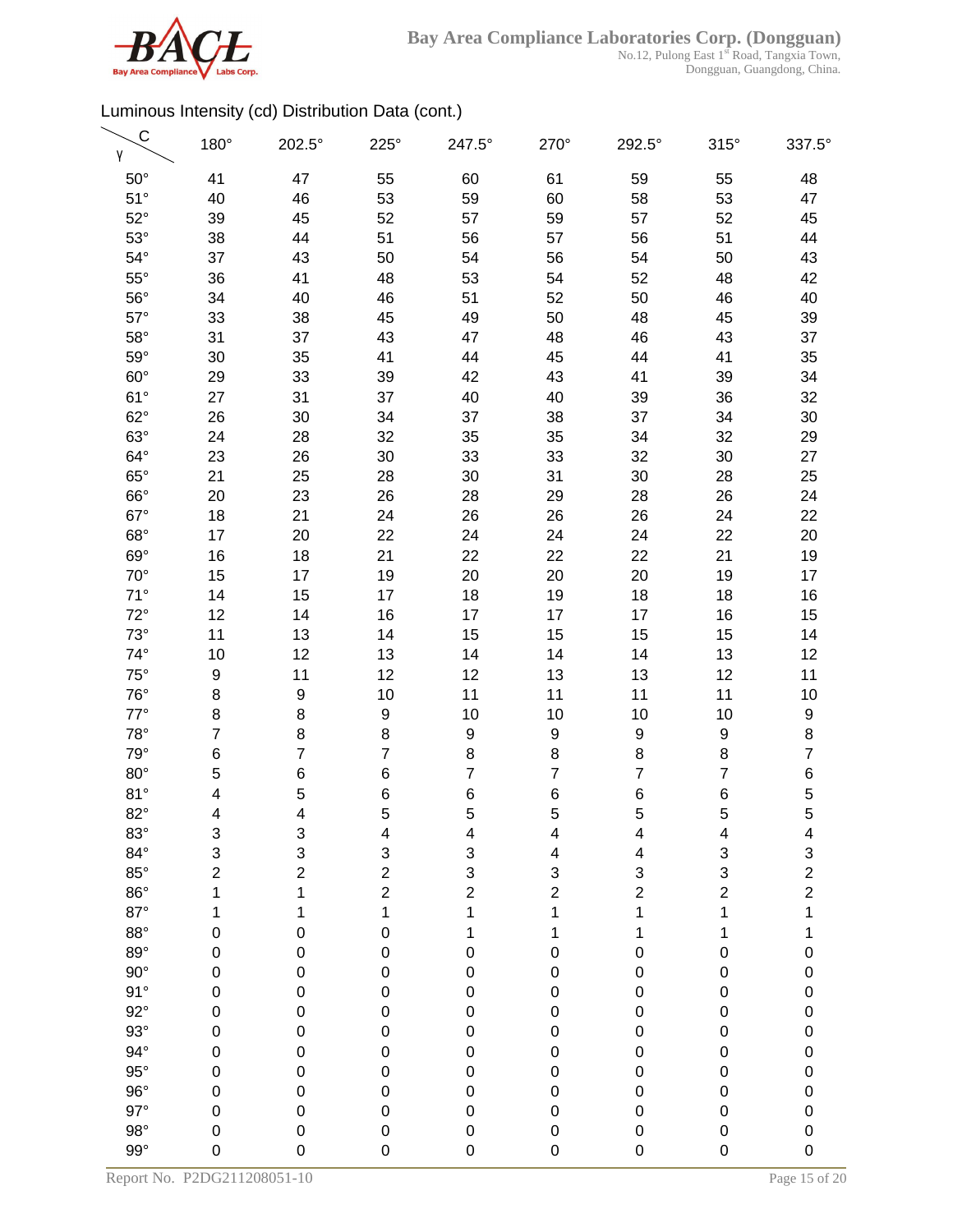

| $\mathsf{C}$<br>γ | 180°        | 202.5°           | $225^\circ$      | 247.5°           | $270^\circ$ | 292.5°      | $315^\circ$      | 337.5°              |
|-------------------|-------------|------------------|------------------|------------------|-------------|-------------|------------------|---------------------|
| 100°              | 0           | 0                | $\boldsymbol{0}$ | $\boldsymbol{0}$ | $\pmb{0}$   | $\pmb{0}$   | $\pmb{0}$        | 0                   |
| 101°              | 0           | $\boldsymbol{0}$ | 0                | $\mathbf 0$      | $\pmb{0}$   | 0           | 0                | 0                   |
| 102°              | 0           | 0                | $\boldsymbol{0}$ | 0                | $\pmb{0}$   | 0           | 0                | 0                   |
| $103^\circ$       | 0           | 0                | 0                | 0                | $\pmb{0}$   | 0           | $\mathbf 0$      | 0                   |
| 104°              | 0           | 0                | 0                | 0                | $\pmb{0}$   | 0           | 0                | 0                   |
| $105^\circ$       | 0           | 0                | 0                | 0                | $\pmb{0}$   | 0           | $\boldsymbol{0}$ | 0                   |
| 106°              | 0           | 0                | $\boldsymbol{0}$ | 0                | $\pmb{0}$   | 0           | $\pmb{0}$        | 0                   |
| 107°              | $\mathbf 0$ | 0                | 0                | 0                | $\mathbf 0$ | 0           | $\pmb{0}$        | $\pmb{0}$           |
| 108°              | 0           | $\pmb{0}$        | 0                | 0                | $\mathbf 0$ | 0           | $\pmb{0}$        | 0                   |
| 109°              | 0           | 0                | 0                | 0                | $\mathbf 0$ | 0           | 0                | $\mathsf{O}\xspace$ |
| $110^{\circ}$     | 0           | 0                | $\boldsymbol{0}$ | 0                | $\mathbf 0$ | 0           | 0                | 0                   |
| $111^\circ$       | 0           | 0                | 0                | 0                | $\mathbf 0$ | 0           | $\mathbf 0$      | 0                   |
| 112°              | 0           | 0                | 0                | 0                | $\mathbf 0$ | 0           | 0                | 0                   |
| $113^\circ$       | 0           | 0                | 0                | 0                | $\mathbf 0$ | 0           | $\mathbf 0$      | 0                   |
| $114^\circ$       | 0           | 0                | $\boldsymbol{0}$ | 0                | $\mathbf 0$ | 0           | 0                | 0                   |
| $115^\circ$       | $\mathbf 0$ | 0                | $\pmb{0}$        | 0                | $\pmb{0}$   | 0           | $\pmb{0}$        | $\pmb{0}$           |
| $116^\circ$       | 0           | 0                | 0                | 0                | $\mathbf 0$ | 0           | $\pmb{0}$        | 0                   |
| $117^\circ$       | 0           | 0                | 0                | 0                | $\mathbf 0$ | 0           | 0                | $\pmb{0}$           |
| $118^\circ$       | 0           | 0                | $\boldsymbol{0}$ | 0                | $\mathbf 0$ | 0           | 0                | 0                   |
| 119°              | 0           | 0                | 0                | 0                | $\mathbf 0$ | 0           | 0                | 0                   |
| 120°              | 0           | 0                | 0                | 0                | $\mathbf 0$ | 0           | 0                | 0                   |
| 121°              | 0           | 0                | 0                | 0                | $\mathbf 0$ | 0           | $\mathbf 0$      | 0                   |
| $122^\circ$       | $\mathbf 0$ | 0                | $\boldsymbol{0}$ | 0                | $\mathbf 0$ | 0           | $\pmb{0}$        | 0                   |
| $123^\circ$       | 0           | $\mathbf 0$      | 0                | 0                | $\mathbf 0$ | 0           | $\pmb{0}$        | $\pmb{0}$           |
| 124°              | 0           | $\pmb{0}$        | 0                | 0                | $\mathbf 0$ | 0           | $\pmb{0}$        | $\pmb{0}$           |
| $125^\circ$       | 0           | 0                | 0                | 0                | $\pmb{0}$   | 0           | 0                | $\pmb{0}$           |
| 126°              | 0           | 0                | $\boldsymbol{0}$ | 0                | $\pmb{0}$   | 0           | 0                | 0                   |
| 127°              | 0           | 0                | 0                | 0                | $\mathbf 0$ | 0           | $\mathbf 0$      | 0                   |
| 128°              | 0           | 0                | 0                | 0                | $\mathbf 0$ | 0           | 0                | 0                   |
| 129°              | 0           | 0                | 0                | 0                | $\pmb{0}$   | 0           | $\mathbf 0$      | 0                   |
| 130°              | 0           | 0                | $\mathbf 0$      | 0                | 0           | 0           | 0                | 0                   |
| 131°              | $\mathbf 0$ | 0                | $\mathbf 0$      | 0                | $\mathbf 0$ | 0           | 0                | 0                   |
| 132°              | $\mathbf 0$ | 0                | $\mathbf 0$      | 0                | 0           | 0           | 0                | 0                   |
| 133°              | 0           | 0                | $\boldsymbol{0}$ | 0                | $\pmb{0}$   | $\mathbf 0$ | $\pmb{0}$        | $\pmb{0}$           |
| 134°              | 0           | $\pmb{0}$        | $\mathbf 0$      | $\mathsf 0$      | $\mathbf 0$ | 0           | $\pmb{0}$        | 0                   |
| $135^\circ$       | $\mathbf 0$ | $\pmb{0}$        | $\mathbf 0$      | $\mathsf 0$      | $\mathbf 0$ | 0           | $\pmb{0}$        | $\pmb{0}$           |
| 136°              | 0           | $\pmb{0}$        | $\mathbf 0$      | $\mathsf 0$      | $\pmb{0}$   | 0           | $\pmb{0}$        | 0                   |
| 137°              | $\mathbf 0$ | $\pmb{0}$        | $\mathbf 0$      | $\mathsf 0$      | $\pmb{0}$   | 0           | $\pmb{0}$        | $\mathbf 0$         |
| 138°              | $\mathbf 0$ | $\pmb{0}$        | $\mathbf 0$      | $\mathbf 0$      | $\pmb{0}$   | 0           | $\pmb{0}$        | $\mathbf 0$         |
| 139°              | $\mathbf 0$ | $\mathbf 0$      | $\mathbf 0$      | $\mathsf 0$      | $\pmb{0}$   | 0           | $\mathbf 0$      | $\mathbf 0$         |
| $140^\circ$       | $\mathbf 0$ | $\mathbf 0$      | $\mathbf 0$      | $\mathsf 0$      | $\pmb{0}$   | 0           | $\pmb{0}$        | $\pmb{0}$           |
| $141^\circ$       | $\mathsf 0$ | $\mathbf 0$      | $\mathbf 0$      | $\mathbf 0$      | $\pmb{0}$   | 0           | $\mathbf 0$      | $\mathbf 0$         |
| $142^\circ$       | $\mathbf 0$ | 0                | $\mathbf 0$      | $\mathsf 0$      | $\mathbf 0$ | 0           | $\pmb{0}$        | $\pmb{0}$           |
| $143^\circ$       | $\mathbf 0$ | $\pmb{0}$        | $\mathbf 0$      | $\mathsf 0$      | $\pmb{0}$   | 0           | $\pmb{0}$        | $\pmb{0}$           |
| 144°              | $\mathbf 0$ | $\pmb{0}$        | $\mathbf 0$      | $\mathsf 0$      | $\mathbf 0$ | 0           | $\pmb{0}$        | 0                   |
| $145^\circ$       | $\mathbf 0$ | $\pmb{0}$        | $\mathbf 0$      | $\mathbf 0$      | $\pmb{0}$   | 0           | $\mathbf 0$      | 0                   |
| 146°              | $\mathbf 0$ | $\pmb{0}$        | $\mathbf 0$      | $\mathsf 0$      | $\pmb{0}$   | 0           | $\pmb{0}$        | 0                   |
| 147°              | $\mathbf 0$ | $\mathbf 0$      | $\mathbf 0$      | $\mathsf 0$      | $\pmb{0}$   | 0           | $\mathbf 0$      | $\mathbf 0$         |
| $148^\circ$       | $\mathbf 0$ | $\mathbf 0$      | $\pmb{0}$        | $\mathsf 0$      | $\pmb{0}$   | 0           | $\mathbf 0$      | $\pmb{0}$           |
| 149°              | $\mathbf 0$ | 0                | $\mathsf 0$      | 0                | $\mathbf 0$ | 0           | $\mathbf 0$      | $\mathbf 0$         |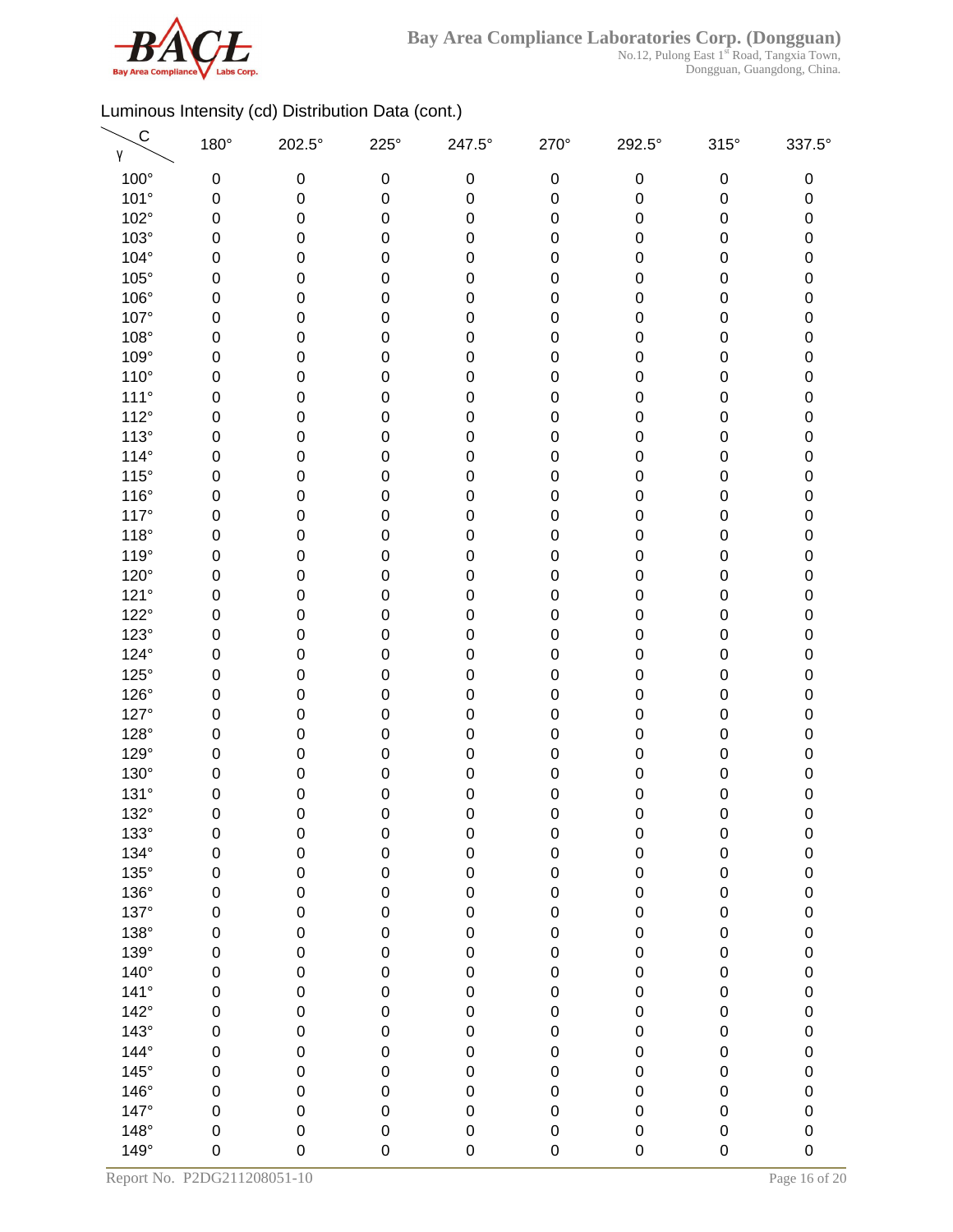

| $\mathsf C$<br>γ | 180°        | 202.5°    | $225^\circ$      | 247.5°           | 270°             | 292.5°    | $315^\circ$      | 337.5° |
|------------------|-------------|-----------|------------------|------------------|------------------|-----------|------------------|--------|
| 150°             | $\mathbf 0$ | $\pmb{0}$ | $\boldsymbol{0}$ | $\pmb{0}$        | $\mathbf 0$      | $\pmb{0}$ | $\pmb{0}$        | 0      |
| 151°             | $\mathbf 0$ | 0         | $\mathbf 0$      | $\boldsymbol{0}$ | $\mathbf 0$      | 0         | $\boldsymbol{0}$ | 0      |
| 152°             | $\mathbf 0$ | 0         | $\mathbf 0$      | $\boldsymbol{0}$ | $\mathbf 0$      | 0         | $\boldsymbol{0}$ | 0      |
| 153°             | $\mathbf 0$ | 0         | $\mathbf 0$      | $\boldsymbol{0}$ | $\boldsymbol{0}$ | 0         | $\mathbf 0$      | 0      |
| $154^\circ$      | $\mathbf 0$ | 0         | $\mathbf 0$      | $\boldsymbol{0}$ | $\boldsymbol{0}$ | 0         | $\mathbf 0$      | 0      |
| 155°             | $\mathbf 0$ | 0         | $\mathbf 0$      | $\boldsymbol{0}$ | $\boldsymbol{0}$ | 0         | $\mathbf 0$      | 0      |
| 156°             | $\mathbf 0$ | 0         | $\mathbf 0$      | $\mathbf 0$      | $\mathbf 0$      | 0         | $\mathbf 0$      | 0      |
| 157°             | $\mathbf 0$ | 0         | 0                | $\mathbf 0$      | $\boldsymbol{0}$ | 0         | 0                | 0      |
| 158°             | $\mathbf 0$ | 0         | 0                | $\boldsymbol{0}$ | $\boldsymbol{0}$ | 0         | 0                | 0      |
| 159°             | 0           | 0         | 0                | $\boldsymbol{0}$ | 0                | 0         | 0                | 0      |
| 160°             | $\mathbf 0$ | 0         | $\mathbf 0$      | $\boldsymbol{0}$ | $\pmb{0}$        | 0         | $\mathbf 0$      | 0      |
| 161°             | $\mathbf 0$ | 0         | $\mathbf 0$      | $\boldsymbol{0}$ | $\mathbf 0$      | 0         | 0                | 0      |
| 162°             | $\mathbf 0$ | 0         | $\mathbf 0$      | $\mathbf 0$      | $\mathbf 0$      | 0         | 0                | 0      |
| 163°             | $\mathbf 0$ | 0         | $\mathbf 0$      | $\mathbf 0$      | $\mathbf 0$      | 0         | $\mathbf 0$      | 0      |
| 164°             | $\mathbf 0$ | 0         | $\mathbf 0$      | $\mathbf 0$      | $\mathbf 0$      | 0         | $\boldsymbol{0}$ | 0      |
| 165°             | $\mathbf 0$ | 0         | $\mathbf 0$      | $\mathbf 0$      | $\pmb{0}$        | 0         | 0                | 0      |
| 166°             | $\mathbf 0$ | 0         | $\mathbf 0$      | $\boldsymbol{0}$ | $\mathbf 0$      | 0         | $\mathbf 0$      | 0      |
| 167°             | $\mathbf 0$ | 0         | $\boldsymbol{0}$ | $\boldsymbol{0}$ | $\mathbf 0$      | 0         | $\mathbf 0$      | 0      |
| 168°             | $\mathbf 0$ | 0         | $\boldsymbol{0}$ | $\mathbf 0$      | $\pmb{0}$        | 0         | $\boldsymbol{0}$ | 0      |
| 169°             | $\mathbf 0$ | 0         | $\boldsymbol{0}$ | $\mathbf 0$      | $\boldsymbol{0}$ | 0         | $\mathbf 0$      | 0      |
| 170°             | $\mathbf 0$ | 0         | $\mathbf 0$      | $\boldsymbol{0}$ | $\boldsymbol{0}$ | 0         | 0                | 0      |
| $171^\circ$      | 0           | 0         | $\mathbf 0$      | $\mathbf 0$      | $\boldsymbol{0}$ | 0         | $\mathbf 0$      | 0      |
| 172°             | $\mathbf 0$ | 0         | $\mathbf 0$      | $\boldsymbol{0}$ | $\mathbf 0$      | 0         | $\mathbf 0$      | 0      |
| $173^\circ$      | 0           | 0         | 0                | $\mathbf 0$      | $\boldsymbol{0}$ | 0         | 0                | 0      |
| 174°             | $\mathbf 0$ | 0         | $\mathbf 0$      | $\boldsymbol{0}$ | $\boldsymbol{0}$ | 0         | $\boldsymbol{0}$ | 0      |
| $175^\circ$      | $\mathbf 0$ | 0         | $\mathbf 0$      | $\mathbf 0$      | $\mathbf 0$      | 0         | $\boldsymbol{0}$ | 0      |
| 176°             | $\mathbf 0$ | 0         | $\mathbf 0$      | $\boldsymbol{0}$ | $\mathbf 0$      | 0         | $\boldsymbol{0}$ | 0      |
| 177°             | $\mathbf 0$ | 0         | $\mathbf 0$      | $\mathbf 0$      | $\boldsymbol{0}$ | 0         | 0                | 0      |
| 178°             | $\mathbf 0$ | 0         | 0                | $\boldsymbol{0}$ | $\boldsymbol{0}$ | 0         | $\mathbf 0$      | 0      |
| 179°             | 0           | 0         | 0                | $\mathbf 0$      | 0                | 0         | $\mathbf 0$      | 0      |
| 180°             | 0           | 0         | 0                | $\mathbf 0$      | 0                | 0         | $\boldsymbol{0}$ | 0      |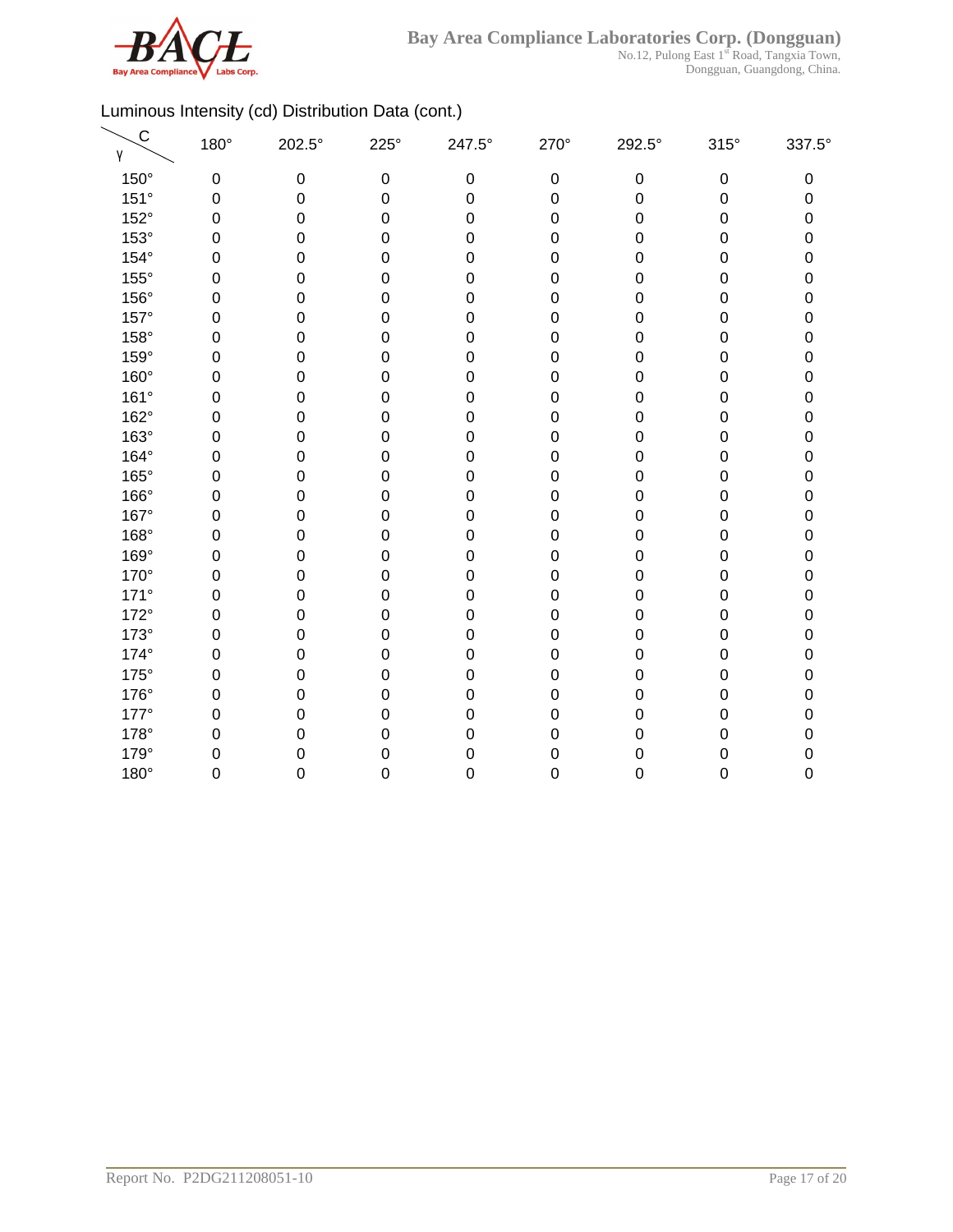

### Zonal Lumen Density Measurement

| Deg       | Flux (Im) | $\%$  | Deg       | Flux (Im) | $\%$   |
|-----------|-----------|-------|-----------|-----------|--------|
| $0 - 5$   | 8.5       | 1.30  | $0-5$     | 8.5       | 1.30   |
| $5 - 10$  | 25.3      | 3.90  | $0 - 10$  | 33.8      | 5.20   |
| $10 - 15$ | 41.8      | 6.43  | $0 - 15$  | 75.6      | 11.63  |
| 15-20     | 55.7      | 8.58  | $0 - 20$  | 131.2     | 20.21  |
| 20-25     | 64.6      | 9.95  | $0 - 25$  | 195.9     | 30.16  |
| 25-30     | 68.2      | 10.50 | $0 - 30$  | 264.1     | 40.66  |
| 30-35     | 71.5      | 11.00 | $0 - 35$  | 335.5     | 51.66  |
| 35-40     | 73.8      | 11.37 | $0 - 40$  | 409.3     | 63.03  |
| 40-45     | 73.9      | 11.37 | $0 - 45$  | 483.2     | 74.40  |
| 45-50     | 65.8      | 10.13 | $0 - 50$  | 549.0     | 84.53  |
| 50-55     | 47.0      | 7.24  | $0 - 55$  | 596.0     | 91.77  |
| 55-60     | 17.8      | 2.74  | $0 - 60$  | 613.8     | 94.51  |
| 60-65     | 12.4      | 1.91  | $0 - 65$  | 626.2     | 96.42  |
| 65-70     | 9.3       | 1.44  | $0 - 70$  | 635.6     | 97.86  |
| 70-75     | 6.5       | 1.00  | $0 - 75$  | 642.0     | 98.86  |
| 75-80     | 4.0       | 0.62  | $0 - 80$  | 646.1     | 99.48  |
| 80-85     | 2.1       | 0.33  | $0 - 85$  | 648.2     | 99.81  |
| 85-90     | 0.6       | 0.08  | $0 - 90$  | 648.7     | 99.89  |
| 90-95     | 0.0       | 0.00  | $0 - 95$  | 648.8     | 99.89  |
| 95-100    | 0.0       | 0.00  | $0 - 100$ | 648.8     | 99.89  |
| 100-105   | 0.0       | 0.00  | $0 - 105$ | 648.8     | 99.89  |
| 105-110   | 0.0       | 0.01  | $0 - 110$ | 648.8     | 99.90  |
| 110-115   | 0.0       | 0.00  | $0 - 115$ | 648.8     | 99.90  |
| 115-120   | 0.0       | 0.00  | $0 - 120$ | 648.8     | 99.90  |
| 120-125   | 0.0       | 0.00  | $0 - 125$ | 648.8     | 99.90  |
| 125-130   | 0.0       | 0.01  | $0 - 130$ | 648.9     | 99.91  |
| 130-135   | 0.0       | 0.01  | $0 - 135$ | 648.9     | 99.92  |
| 135-140   | 0.1       | 0.01  | $0 - 140$ | 649.0     | 99.93  |
| 140-145   | 0.1       | 0.01  | $0 - 145$ | 649.0     | 99.94  |
| 145-150   | 0.1       | 0.01  | $0 - 150$ | 649.1     | 99.95  |
| 150-155   | 0.1       | 0.01  | $0 - 155$ | 649.2     | 99.96  |
| 155-160   | 0.1       | 0.02  | $0 - 160$ | 649.3     | 99.98  |
| 160-165   | 0.1       | 0.01  | $0 - 165$ | 649.4     | 99.99  |
| 165-170   | 0.1       | 0.00  | $0 - 170$ | 649.4     | 99.99  |
| 170-175   | 0.0       | 0.01  | $0 - 175$ | 649.4     | 100.00 |
| 175-180   | 0.0       | 0.00  | $0 - 180$ | 649.4     | 100.00 |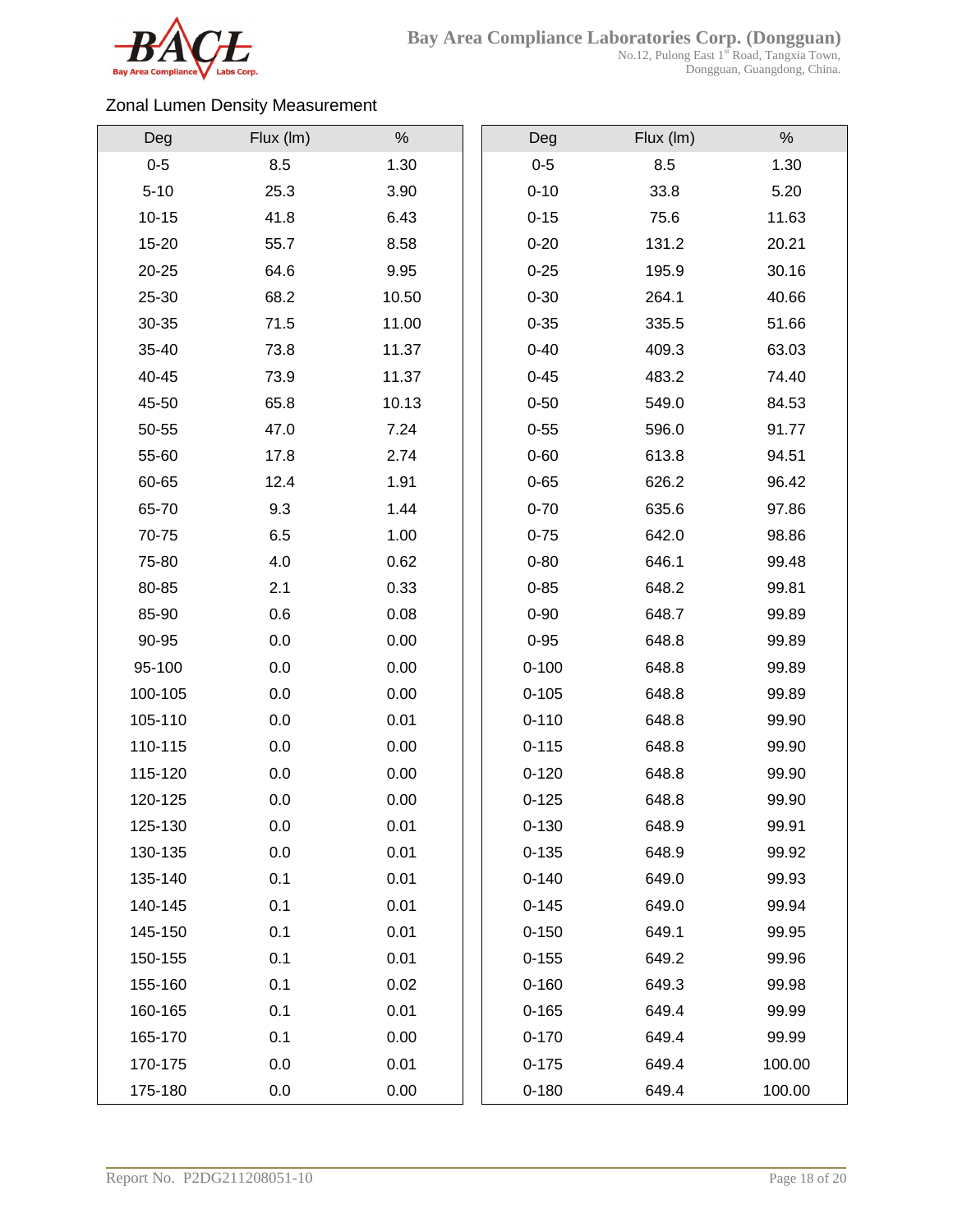

## 6. Product Photo